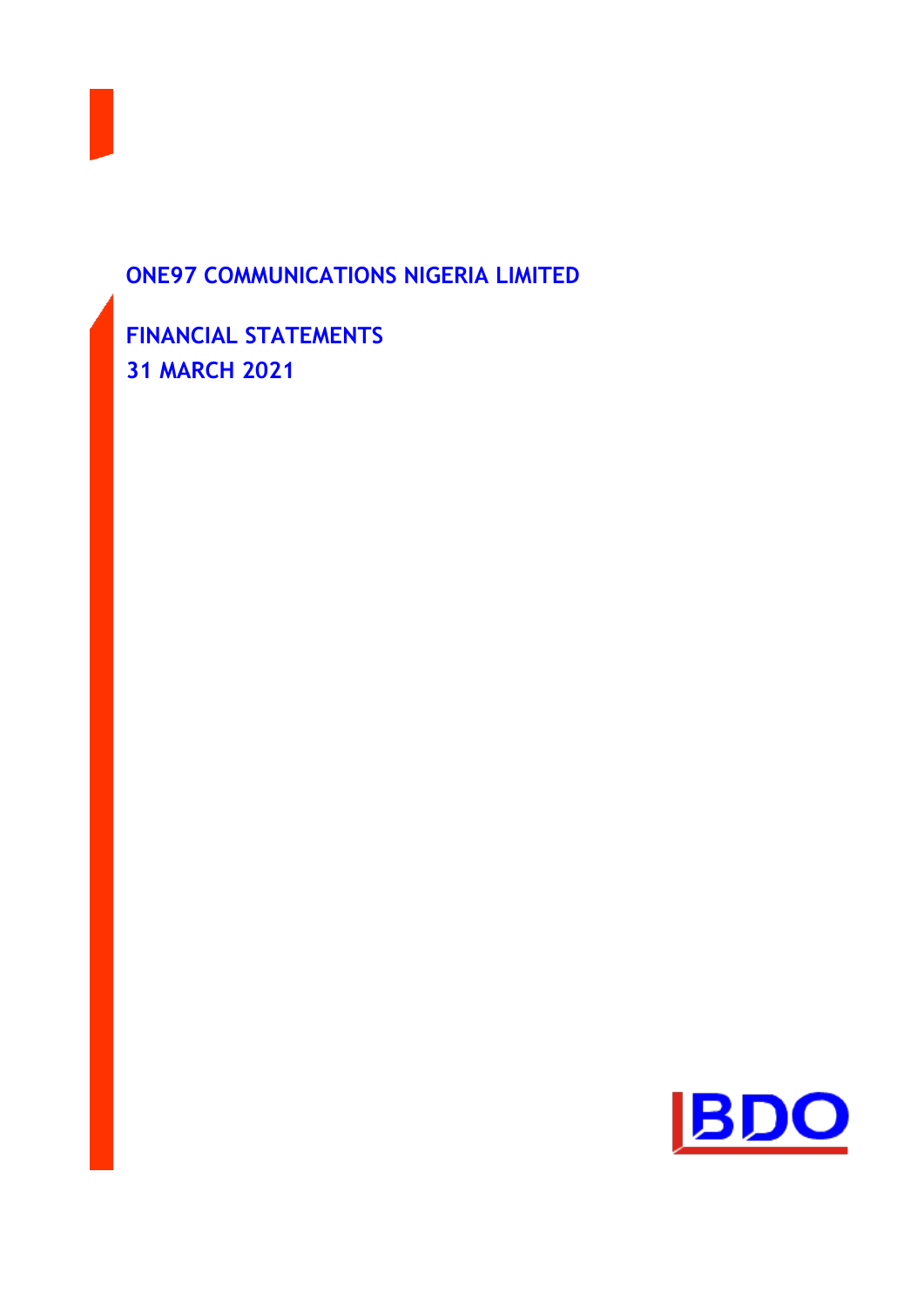**Corporate information**

| <b>Directors</b>           | Mr. Ajay Shekhar Sharma<br>Mr. Shalabh Gupta                                                                                                                     |
|----------------------------|------------------------------------------------------------------------------------------------------------------------------------------------------------------|
| <b>Registered Office</b>   | <b>ADOL House</b><br>15 CIPM Avenue<br><b>Central Business District</b><br>Alausa, Ikeja<br>Lagos                                                                |
| <b>Company Secretaries</b> | <b>Tinubu Associates Unlimited</b><br><b>ADOL House</b><br>15 CIPM Avenue<br><b>Central Business District</b><br>Alausa, Ikeja<br>Lagos                          |
| <b>Auditors</b>            | <b>BDO Professional Services</b><br>(Chartered Accountants)<br><b>ADOL House</b><br>15 CIPM Avenue<br><b>Central Business District</b><br>Alausa, Ikeja<br>Lagos |
| <b>Principal Banker</b>    | <b>Sterling Bank Plc</b>                                                                                                                                         |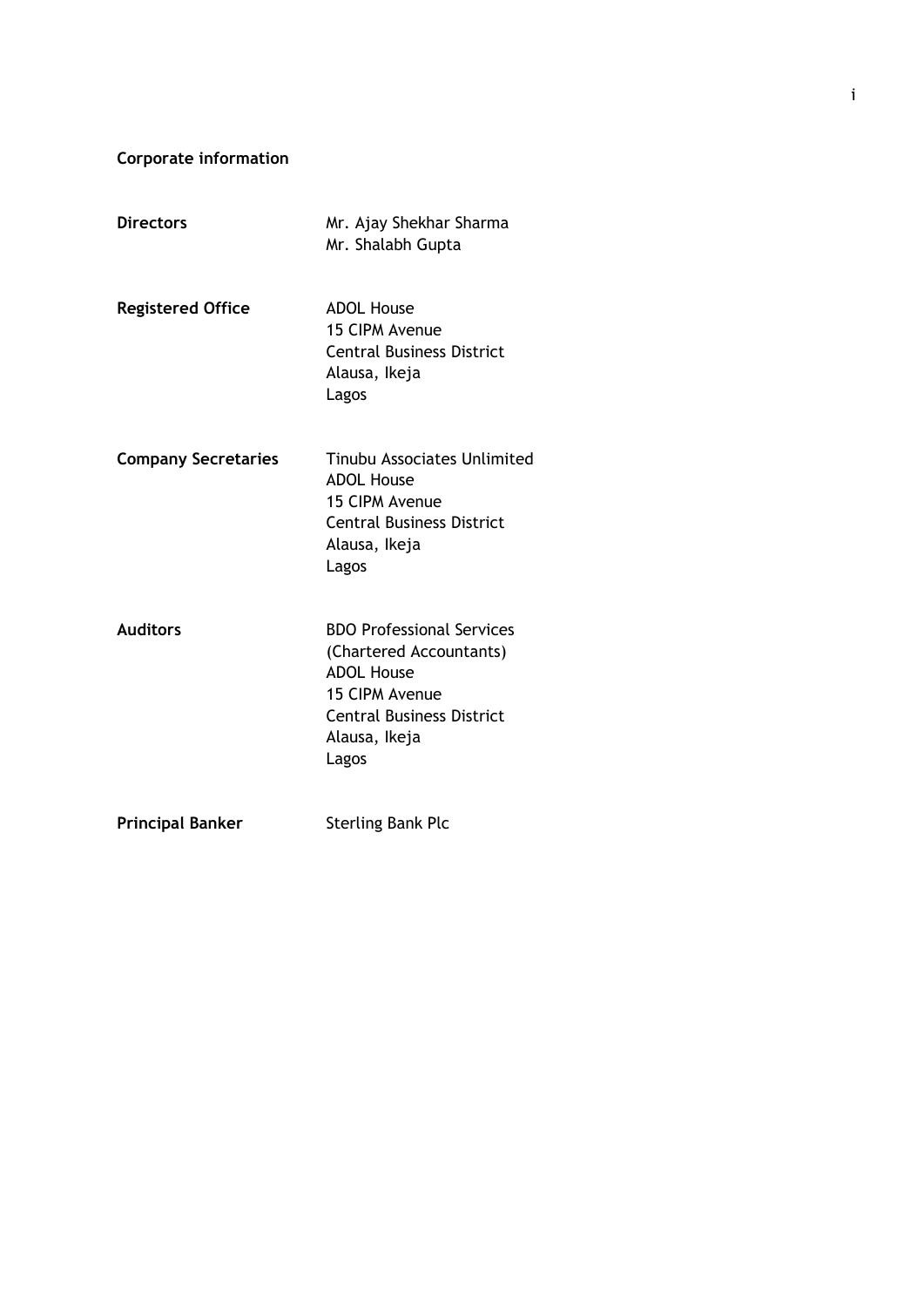

ADOL House 15, CIPM Avenue Central Business District Alausa, Ikeja P.O.Box 4929, GPO, Marina Lagos, Nigeria

#### **INDEPENDENT AUDITORS' REPORT**

#### **TO THE SHAREHOLDERS OF ONE97 COMMUNICATIONS NIGERIA LIMITED**

## **REPORT ON THE AUDIT OF THE FINANCIAL STATEMENTS**

#### **Opinion**

We have audited the financial statements of **One97 Communications Nigeria Limited** which comprise, the statement of financial position as at 31 March 2021, the statement of profit or loss and other comprehensive income, statement of changes in equity, and statement of cash flows for the year then ended; and notes to the financial statements, including a summary of significant accounting policies and other explanatory notes.

In our opinion the accompanying financial statements give a true and fair view of the financial position of the Company as at 31 March 2021 and of its financial performance and cash flows for the year then ended in accordance with International Financial Reporting Standards, and in compliance with the relevant provisions of the Financial Reporting Council of Nigeria, Act No 6, 2011 and the Companies and Allied Matters Act, 2020.

#### **Basis for Opinion**

We conducted our audit in accordance with International Standards on Auditing (ISAs). Our responsibilities under those standards are further described in the Auditors' Responsibilities for the Audit of the Financial Statements section of our report. We are independent of the Company in accordance with the International Ethics Standards Board for Accountants' Code of Ethics for Professional Accountants together with the ethical requirements that are relevant to our audit of the financial statements in Nigeria, and we have fulfilled our other ethical responsibilities in accordance with these requirements and the International Ethics Standards Board Code. We believe that the audit evidence we have obtained is sufficient and appropriate to provide a basis for our opinion.

#### **Emphasis of matter**

Without qualifying our opinion, we draw attention to note 20 in the financial statements which indicates that the Company incurred a loss before taxation of N25,140,581 during the year ended 31 March 2021 (2020: N191,714,798) and as at that date, its current liabilities exceeded its current assets by N739,813,541 (2020: N715,717,600) and that it had a negative shareholders' funds of N734,740,763 (2020: N708,292,330). These conditions indicate the existence of a material uncertainty which may cast significant doubt about the Company's ability to continue as a going concern. Our opinion is not modified in respect of this matter. The parent company, One97 Communications Limited has indicated its willingness to continue to provide financial and technical support.

#### **Responsibilities of the Directors for the Financial Statements**

The Directors are responsible for the preparation and fair presentation of the financial statements in accordance with International Financial Reporting Standards issued by the International Accounting Standards Board, and in compliance with the relevant provisions of the Financial Reporting Council of Nigeria Act, No 6, 2011 and the Companies and Allied Matters Act, 2020 and for such internal control as the directors determine is necessary to enable the preparation of financial statements that are free from material misstatement, whether due to fraud or error.

In preparing the financial statements, the directors are responsible for assessing the Company's ability to continue as a going concern, disclosing, as applicable, matters related to going concern and using the going concern basis of accounting unless the directors either intend to liquidate the Company or to cease operations, or have no realistic alternative but to do so.

BDO Professional Services, a firm of Chartered Accountants registered in Nigeria, is a member of BDO International Limited, a UK Company limited by guarantee and forms part of the International BDO network of independent member firms.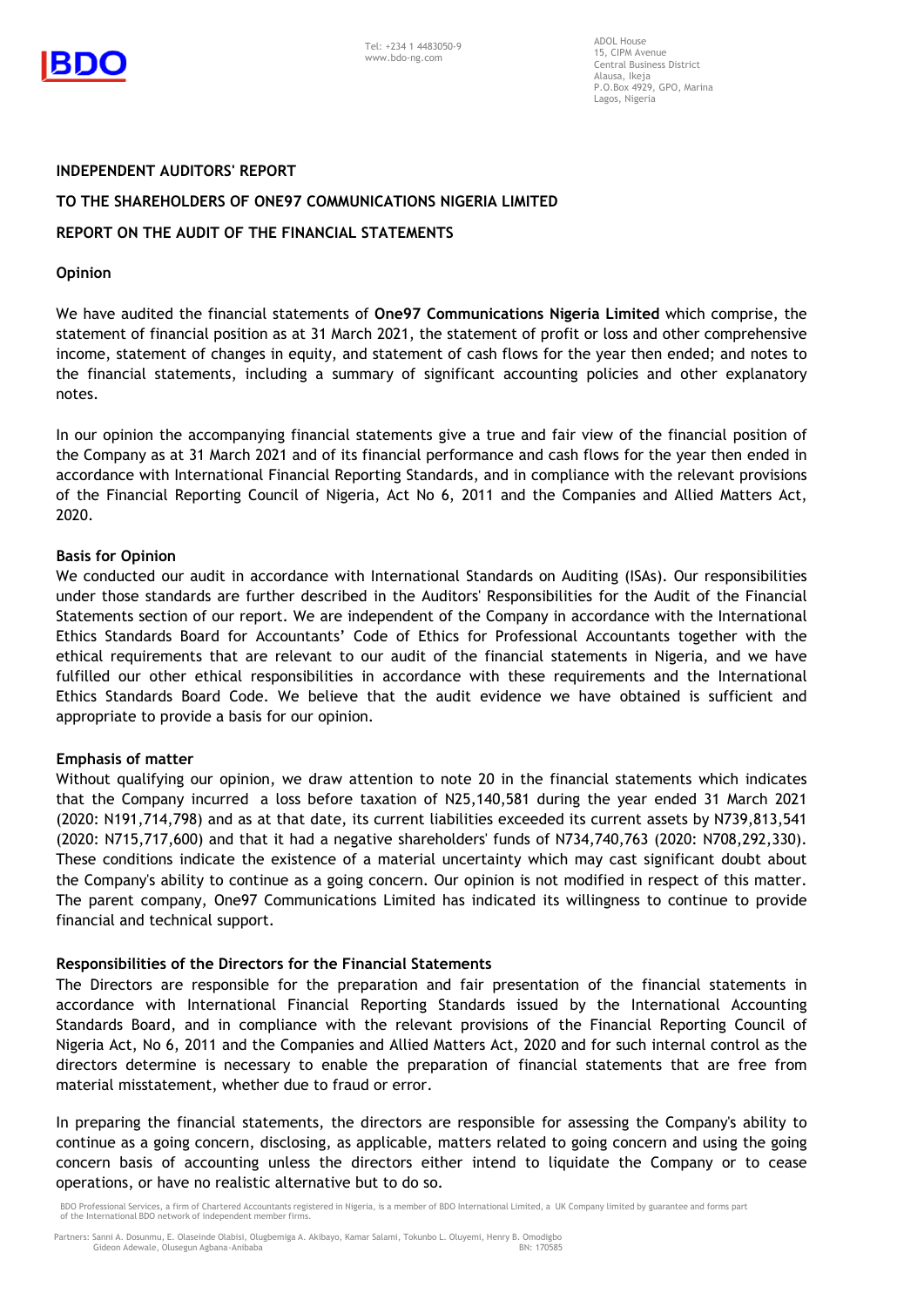#### **Other information**

The Directors are responsible for the other information. The other information comprises the information included in the Chairman's statement and Directors' report, but does not include the financial statements and our auditors' report thereon. Our opinion on the financial statements does not cover the other information and we do not express any form of assurance conclusion thereon.

In connection with our audit of the financial statements, our responsibility is to read the other information and in doing so, consider whether the other information is materially inconsistent with the financial statements or our knowledge obtained during the audit or otherwise appears to be materially misstated. If, based on the work we have performed, we conclude that there is a material misstatement of this information, we are required to report that fact. We have nothing to report in this regard.

## **Auditors' responsibilities for the Audit of the Financial Statements**

Our objectives are to obtain reasonable assurance about whether the financial statements as a whole are free from material misstatement, whether due to fraud or error, and to issue a report that includes our opinion. Reasonable assurance is a high level of assurance, but is not a guarantee that an audit conducted in accordance with International Standards on Auditing will always detect a material misstatement when it exists. Misstatements can arise from fraud or error and are considered material if, individually or in the aggregate, they could reasonably be expected to influence the economic decisions of users taken on the basis of these financial statements.

As part of an audit in accordance with International Standards on Auditing, we exercise professional judgment and maintain professional skepticism throughout the audit. We also:

- Identify and assess the risks of material misstatement of the financial statements, whether due to fraud or error, design and perform audit procedures responsive to those risks, and obtain audit evidence that is sufficient and appropriate to provide a basis for our opinion. The risk of not detecting a material misstatement resulting from fraud is higher than for one resulting from error, as fraud may involve collusion, forgery, intentional omissions, misrepresentations, or the override of internal control.
- Obtain an understanding of internal control relevant to the audit in order to design audit procedures that are appropriate in the circumstances, but not for the purpose of expressing an opinion on the effectiveness of the Company's internal control.
- Evaluate the appropriateness of accounting policies used and the reasonableness of accounting estimates and related disclosures made by the directors.
- Conclude on the appropriateness of directors' use of the going concern basis of accounting and, based on the audit evidence obtained, whether a material uncertainty exists related to events or conditions that may cast significant doubt on the Company's ability to continue as a going concern. If we conclude that a material uncertainty exists, we are required to draw attention in our auditors' report to the related disclosures in the financial statements or, if such disclosures are inadequate, to modify our opinion. Our conclusions are based on the audit evidence obtained up to the date of our auditors' report. However, future events or conditions may cause the Company to cease to continue as a going concern.
- Evaluate the overall presentation, structure and content of the financial statements, including the disclosures, and whether the financial statements represent the underlying transactions and events in a manner that achieves fair presentation.

We communicate with the directors regarding, among other matters, the planned scope and timing of the audit, and significant audit findings and any significant deficiencies in internal control that we identify during our audit.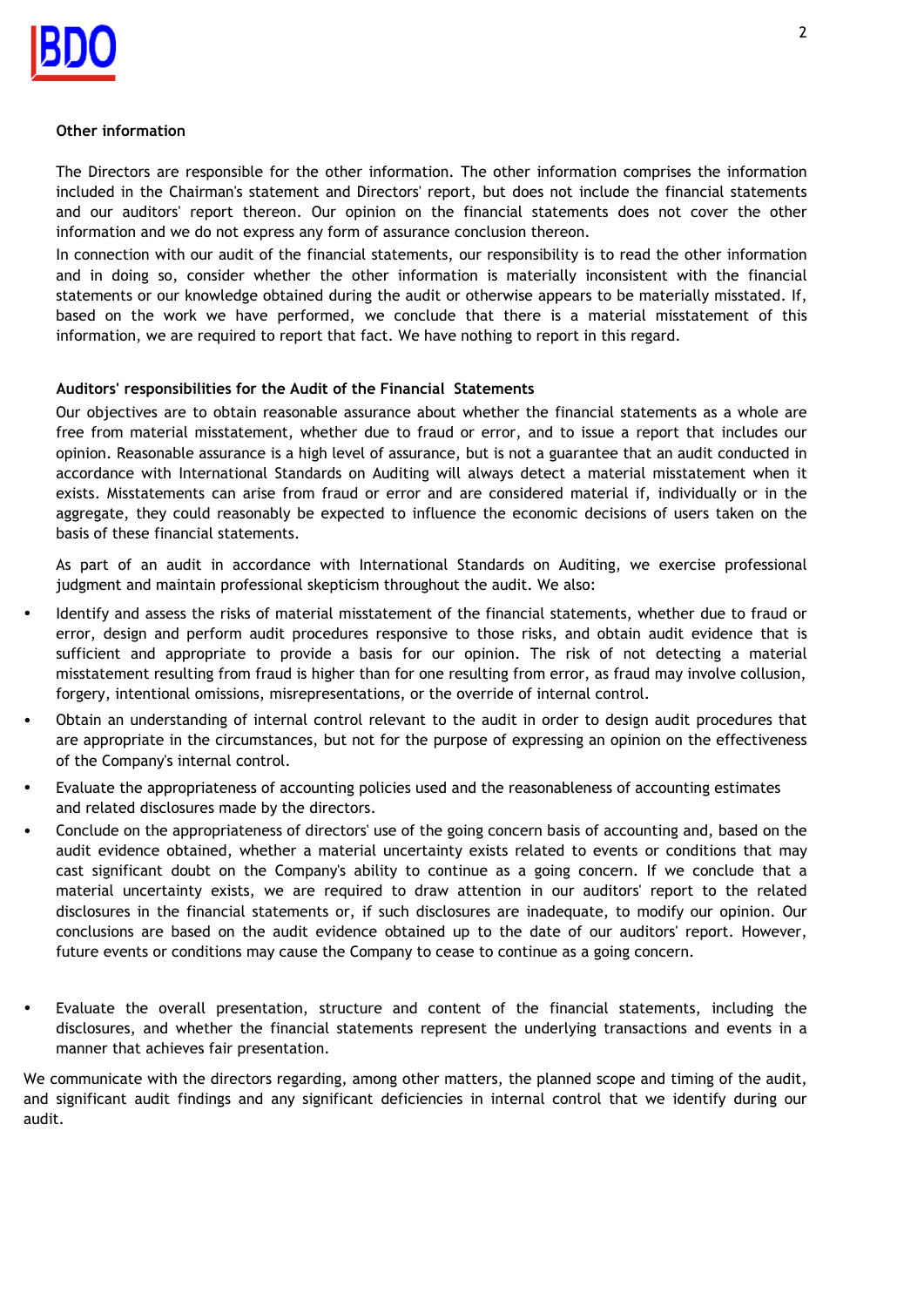## **Report on other legal and regulatory requirements**

The Companies and Allied Matters Act, 2020 requires that in carrying out our audit we consider and report to you on the following matters. We confirm that:

- i) we have obtained all the information and explanations which to the best of our knowledge and belief were necessary for the purpose of our audit.
- ii) in our opinion, proper books of account have been kept by the Company, and
- iii) the Company's statement of financial position, and its statement of profit or loss and other comprehensive income are in agreement with the books of account.



Ebenezer O. Ołabisi FRC/2012/ICAN/00000000104 **For: BDO Professional Services** Lagos, Nigeria **Formal Services Formal Services Formal Services Formal Services Formal Services Formal Services** 

**27 September 2021 Chartered Accountants**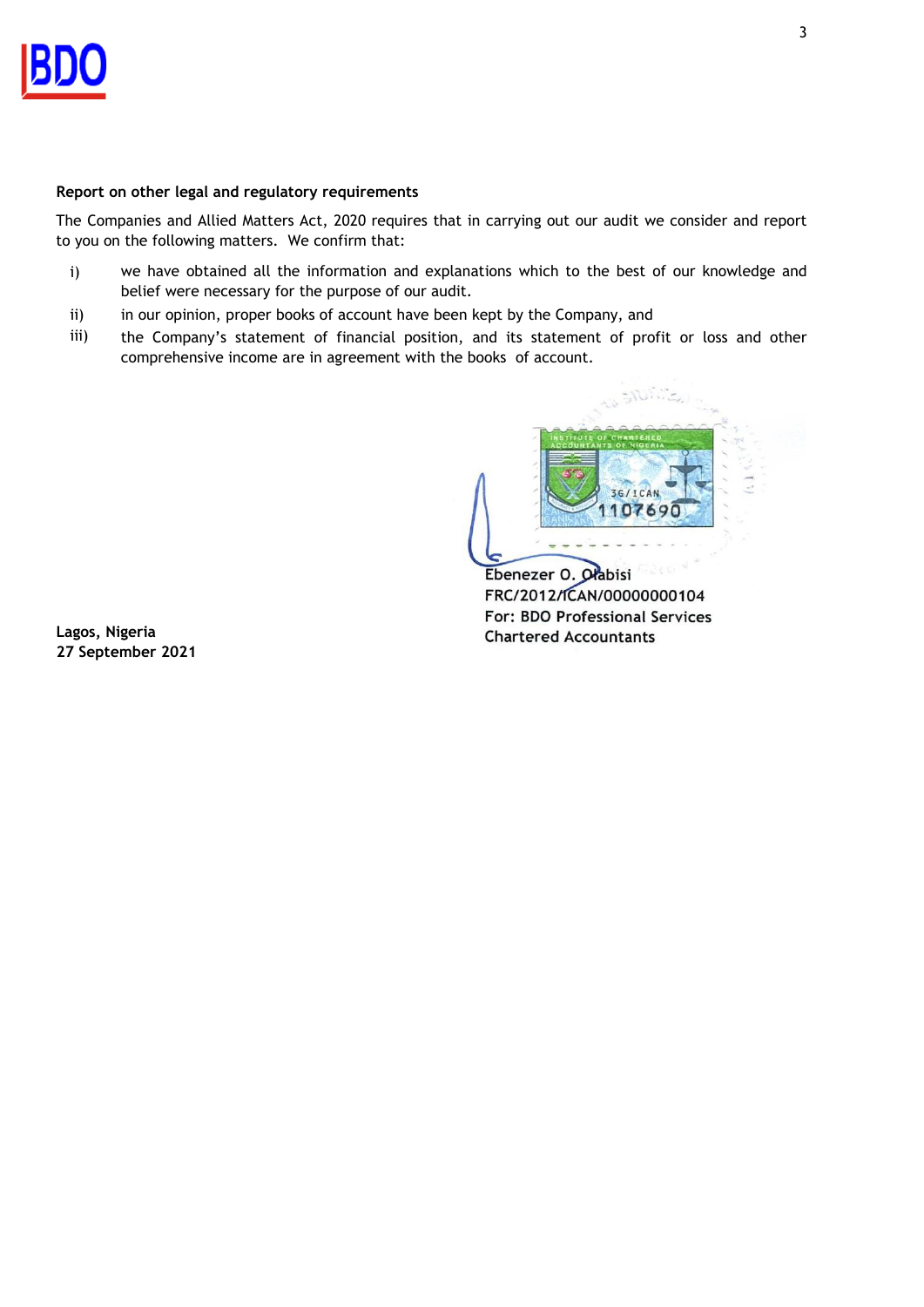# **ONE97 COMMUNICATIONS NIGERIA LIMITED STATEMENT OF PROFIT OR LOSS AND OTHER COMPREHENSIVE INCOME**

# **FOR THE YEAR ENDED 31 MARCH 2021**

|                                                              | <b>Notes</b> | 2021           | 2020            |
|--------------------------------------------------------------|--------------|----------------|-----------------|
|                                                              |              | N              | N               |
| Revenue                                                      | 7            | 37,034,254     | 56,065,032      |
| Cost of sales                                                | 8            | (2,352,492)    | (3,874,657)     |
| Gross profit                                                 |              | 34,681,762     | 52,190,375      |
| Other operating income                                       | 9            | 8,820,074      | 1,315           |
| Administrative expenses                                      | 10           | (68, 642, 417) | (243, 906, 488) |
| Loss from operations                                         |              | (25, 140, 581) | (191, 714, 798) |
| Tax expense                                                  | 12           | (1, 307, 852)  | (280, 325)      |
| Loss for the year                                            |              | (26, 448, 433) | (191, 995, 123) |
| Other comprehensive income                                   |              |                |                 |
| Items that will or may not be reclassified to profit or loss |              |                |                 |
| Items that will or may be reclassified to profit or loss     |              |                |                 |
| Total other comprehensive income                             |              |                |                 |
| Total comprehensive loss                                     |              | (26, 448, 433) | (191, 995, 123) |

The accompanying notes on pages 8 to 24 and other national disclosures on pages 25 and 26 form an integral part of these financial statements.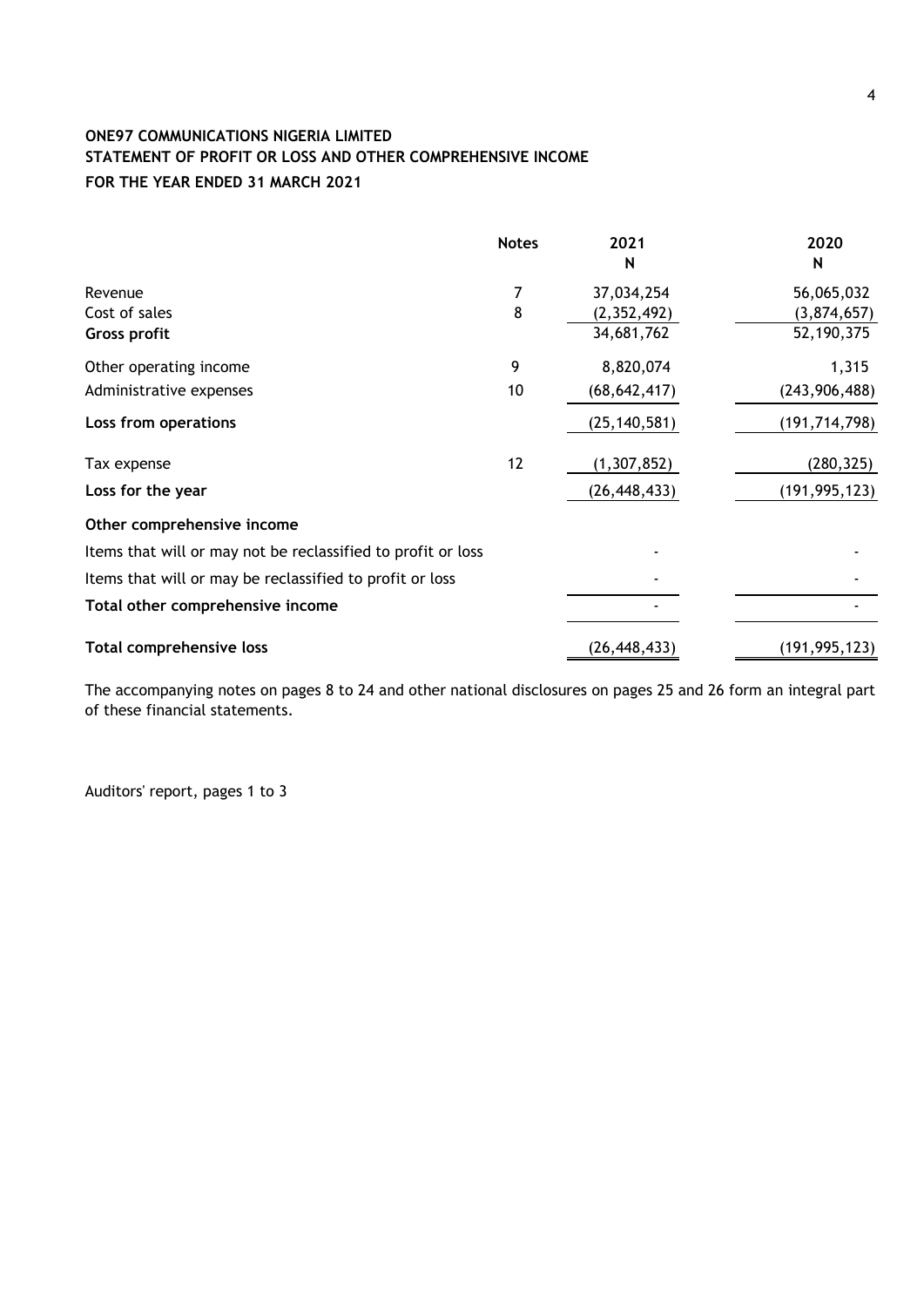# **ONE97 COMMUNICATIONS NIGERIA LIMITED**

# **STATEMENT OF FINANCIAL POSITION AS AT 31 MARCH 2021**

|                                  |              | 2021            | As restated<br>2020 |
|----------------------------------|--------------|-----------------|---------------------|
| <b>Assets</b>                    | <b>Notes</b> | N               | N                   |
| Non-current assets               |              |                 |                     |
| Property, plant and equipment    | 13           | 5,072,778       | 7,425,270           |
| Deferred taxation                | 12(h)(ii)    |                 |                     |
|                                  |              | 5,072,778       | 7,425,270           |
| <b>Current assets</b>            |              |                 |                     |
| Trade and other receivables      | 14           | 129,022,578     | 223,642,395         |
| Cash and cash equivalents        | 15           | 181,270,855     | 95,364,669          |
| <b>Total current assets</b>      |              | 310,293,433     | 319,007,064         |
| <b>Current liabilities</b>       |              |                 |                     |
| Other payables                   | 16           | 1,048,799,122   | 1,034,444,339       |
| Income tax payable               | 12(g)        | 1,307,852       | 280,325             |
| <b>Total current liabilities</b> |              | 1,050,106,974   | 1,034,724,664       |
| Net current liabilities          |              | (739, 813, 541) | (715, 717, 600)     |
| <b>Total net liabilities</b>     |              | (734, 740, 763) | (708, 292, 330)     |
| <b>Equity</b>                    |              |                 |                     |
| Share capital                    | 17           | 10,000,000      | 10,000,000          |
| Revenue reserve                  | 18           | (744, 740, 763) | (718, 292, 330)     |
| <b>Total equity</b>              |              | (734, 740, 763) | (708, 292, 330)     |

The financial statements and notes on pages 4 to 26 were approved by the Board of Directors on 21 September 2021 and signed on its behalf by:

| (i)  | Mr. Ajay Shekhar Sharma |                  |
|------|-------------------------|------------------|
| (ii) | Mr. Shalabh Gupta       | <b>Directors</b> |

The accompanying notes on pages 8 to 24 and other national disclosures on pages 25 and 26 form an integral part of these financial statements.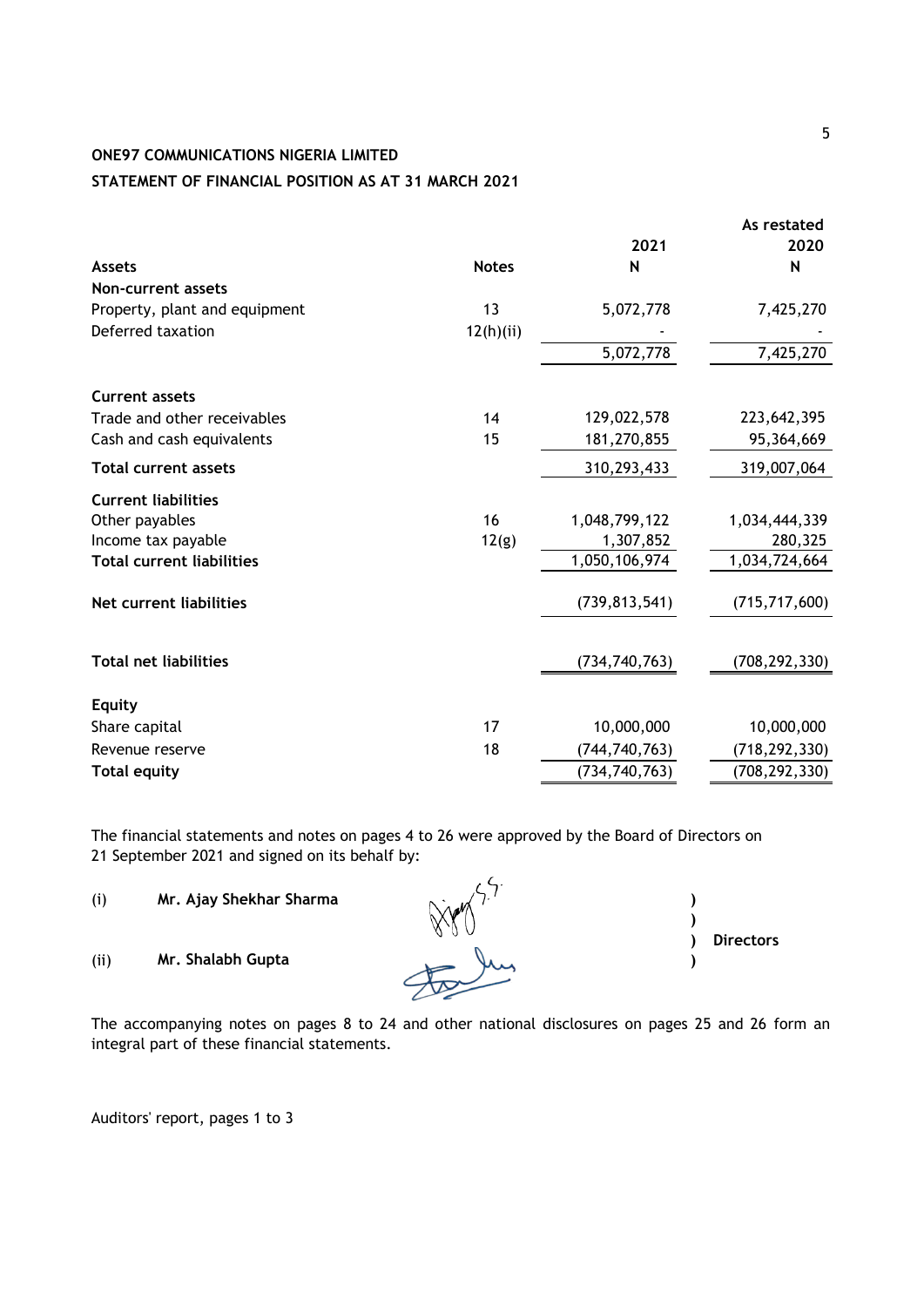# **ONE97 COMMUNICATIONS NIGERIA LIMITED STATEMENT OF CHANGES IN EQUITY FOR THE YEAR ENDED 31 MARCH 2021**

|                                                                                       | <b>Share</b><br>capital | Revenue<br>reserve   | <b>Total equity</b> |
|---------------------------------------------------------------------------------------|-------------------------|----------------------|---------------------|
|                                                                                       |                         | N                    | N                   |
| Balance at 1 April 2019                                                               | 10,000,000              | (526, 297, 207)      | (516, 297, 207)     |
| Comprehensive income for the year:<br>Loss for the year                               |                         | (191, 995, 123)      | (191, 995, 123)     |
| Other comprehensive income                                                            |                         |                      |                     |
| Total comprehensive loss                                                              |                         | (191, 995, 123)      | (191, 995, 123)     |
| Transactions with owners, recorded<br>directly in equity                              |                         |                      |                     |
| Balance at 31 March 2020                                                              | 10,000,000              | (718,292,330)        | (708,292,330)       |
|                                                                                       | N<br>10,000,000         | N<br>(718, 292, 330) | N                   |
| Balance at 1 April 2020                                                               |                         |                      | (708, 292, 330)     |
| Comprehensive income for the year:<br>Loss for the year<br>Other comprehensive income |                         | (26, 448, 433)       | (26, 448, 433)      |
| <b>Total comprehensive loss</b>                                                       |                         | (26, 448, 433)       | (26, 448, 433)      |
| Transactions with owners, recorded<br>directly in equity                              |                         |                      |                     |
| Balance at 31 March 2021                                                              | 10,000,000              | (744, 740, 763)      | (734, 740, 763)     |

The accompanying notes on pages 8 to 24 and other national disclosures on pages 25 and 26 form an integral part of these financial statements.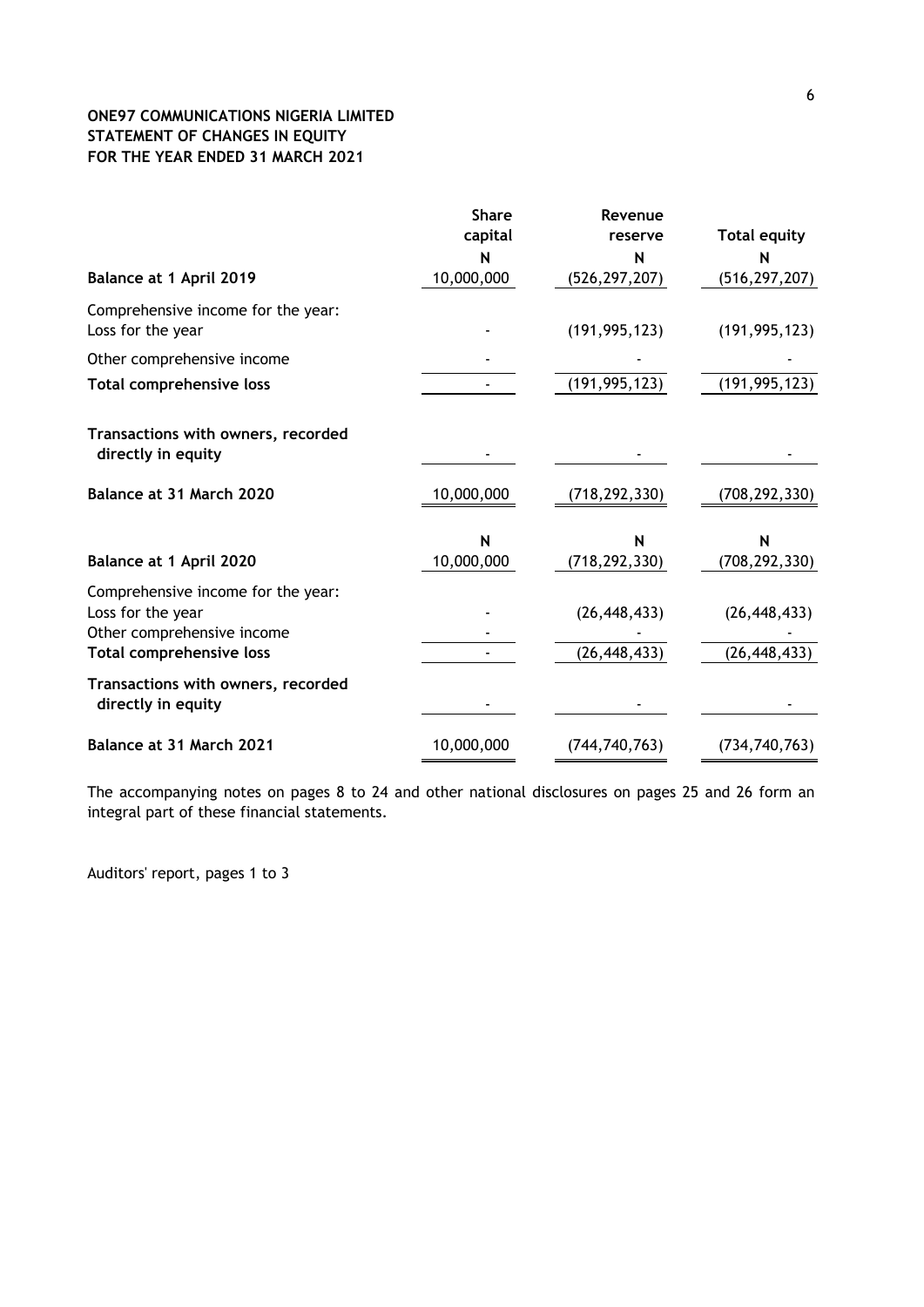# **ONE97 COMMUNICATIONS NIGERIA LIMITED STATEMENT OF CASH FLOWS FOR THE YEAR ENDED 31 MARCH 2021**

|                                                        |              |                | As restated     |
|--------------------------------------------------------|--------------|----------------|-----------------|
|                                                        |              | 2021           | 2020            |
|                                                        | <b>Notes</b> | N              | N               |
| Cash flows from operating activities                   |              |                |                 |
| Loss for the year                                      |              | (26, 448, 433) | (191, 995, 123) |
| Adjustments for:                                       |              |                |                 |
| Loss and disposal of property, plant and equipment     | 10           |                | 126,620         |
| Tax expense                                            | 12           | 1,307,852      | 280,325         |
| Depreciation of property, plant and equipment          | 13           | 2,352,492      | 3,874,657       |
|                                                        |              | (22, 788, 089) | (187, 713, 521) |
| Changes in working capital                             |              |                |                 |
| Decrease in trade and other receivables                |              | 94,619,817     | 181,674,762     |
| Increase in other payables                             |              | 14,354,783     | 1,447,077       |
| Net cash generated from/(consumed by) operations       |              | 86,186,511     | (4, 591, 682)   |
| Income tax paid                                        | 12(g)        | (280, 325)     | (9,374,282)     |
| Net cash inflow/(outflow) from operating activities    |              | 85,906,186     | (13, 965, 964)  |
| <b>Investing activities</b>                            |              |                |                 |
| Purchase of property, plant and equipment              | 13           |                | (889, 390)      |
| Proceeds from assets disposed                          |              |                | 756,081         |
| Net cash outflow from investing activities             |              |                | (133, 309)      |
| Net increase/(decrease) in cash and cash equivalents   |              | 85,906,186     | (14,099,273)    |
| Cash and cash equivalents at the beginning of the year |              | 95,364,669     | 109,463,942     |
| Cash and cash equivalents at the end of the year       | 15           | 181,270,855    | 95,364,669      |

The accompanying notes on pages 8 to 24 and other national disclosures on pages 25 and 26 form an integral part of these financial statements.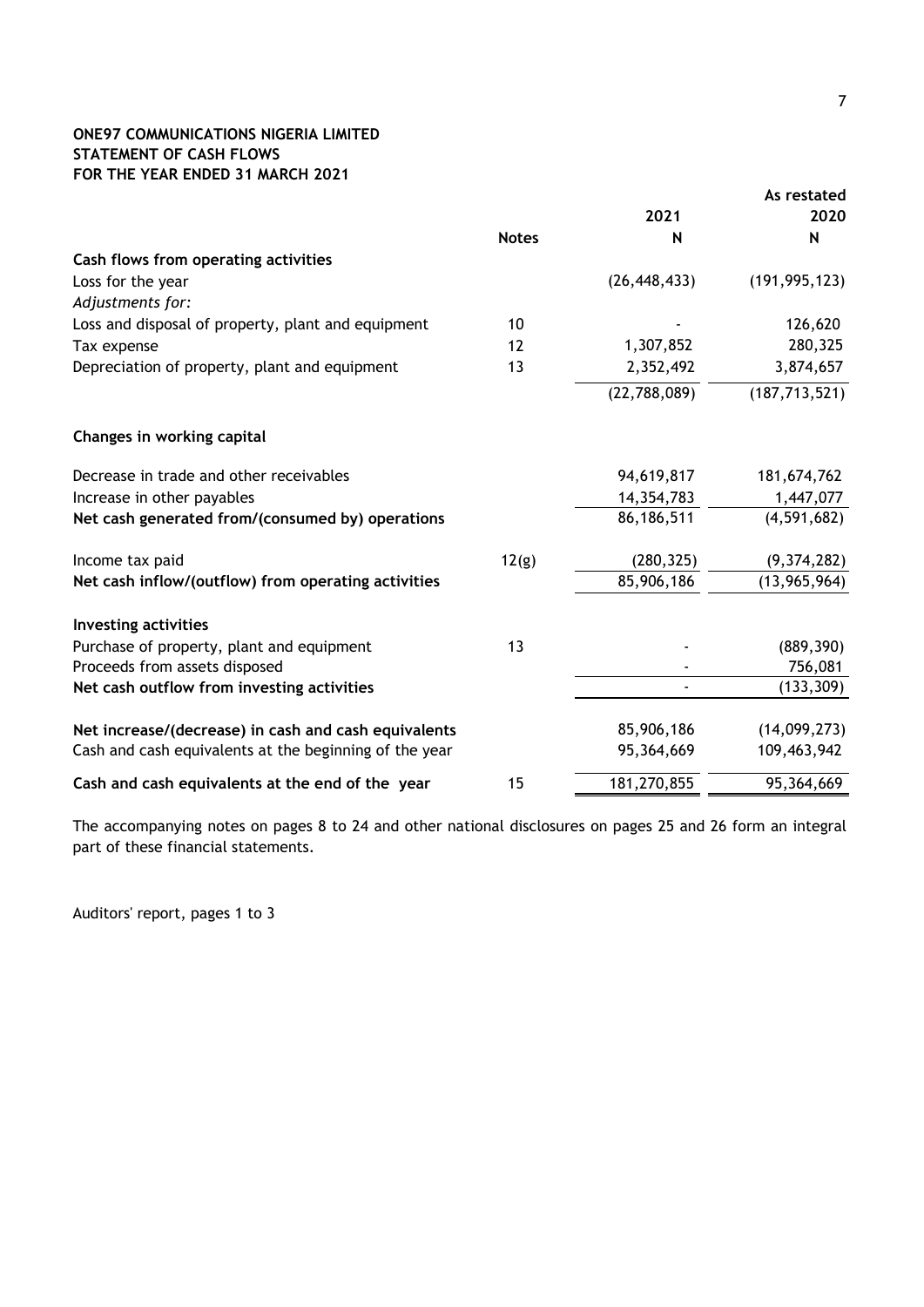#### 1 **Corporate information and principal activities**

One97 Communications Nigeria Limited, is a private limited liabilty Company incorporated in Nigeria under the Companies and Allied Matters Act, CAP C20, LFN 2004. The Company was incorporated on 27 July 2010 and commenced commercial operations in September 2011. The Company provides various Value Added Services (VAS) primarily using voice and messaging platforms to telecommunication operators and enterprise customers.

The Company is a subsidiary of One97 Communications Limited, a Company incorporated in India.

Its registered office is at ADOL House, 15, CIPM Avenue, Central Business District , Alausa, Ikeja.

#### 2 **Basis of preparation**

#### (a) **Statement of compliance**

The financial statements have been prepared in accordance with International Financial Reporting Standards (IFRS) as issued by the International Accounting Standards Board (IASB), the provisions of Financial Reporting Council Act, No 6, 2011 and the requirements of the Companies and Allied Matters Act, 2020.

The financial statements were authorised for issue by the Board of Directors on 21 September 2021.

#### (b) **Basis of measurement**

The financial statements have been prepared under the historical cost concept.

#### (c) **Functional and presentation currency**

The Company's functional and presentation currency is the Nigerian Naira. The financial statements are presented in Nigerian Naira.

#### (d) **Use of estimates and judgement**

The preparation of financial statements in conformity with IFRS requires the use of certain critical accounting estimates and judgments. It also requires management to exercise its judgement in the process of applying the company's accounting policies. The areas involving a higher degree of judgement or complexity, or areas where assumptions and estimates are significant to the financial statements are disclosed in note 4.

#### 3. **Changes in accounting policies**

#### **New standards, amendments and interpretation issued but not yet adopted by the Company**

The following new/amended accounting standards and interpretations have been issued, but are not mandatory for the financial year ended 31 March 2021. They have not been adopted in preparing the financial statements for the year ended 31 March 2021 and are not expected to affect the Company in the year of initial application. In all cases the Company intends to apply these standards from application date as indicated in the table below.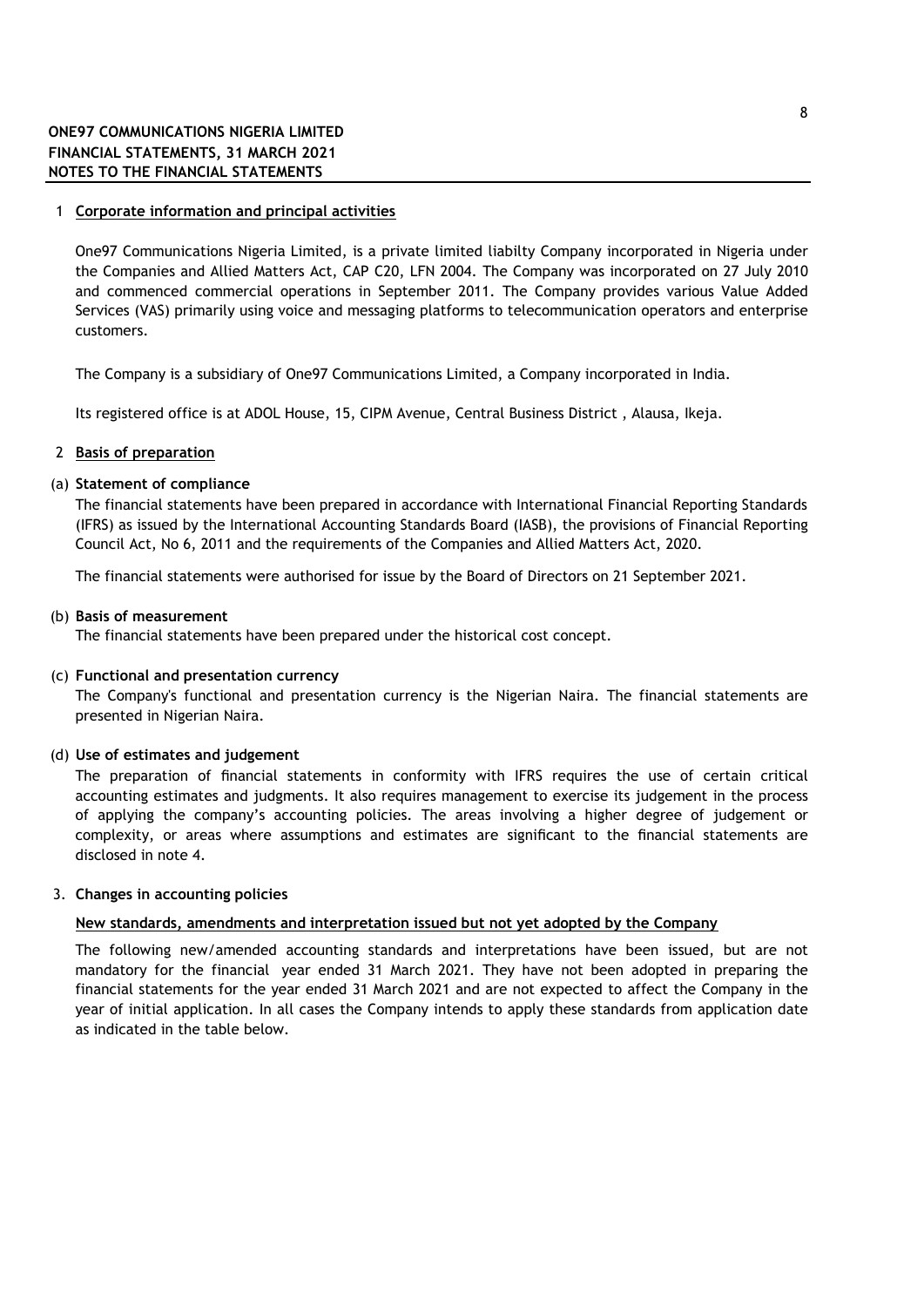# **ONE97 COMMUNICATIONS NIGERIA LIMITED** 9 **FINANCIAL STATEMENTS, 31 MARCH 2021 NOTES TO THE FINANCIAL STATEMENTS**

|                                              | <b>Effective date</b>                                                                                                                                                                                                                                                                                                                                                                                                                                                                                                                                                                                                                                 |                       |
|----------------------------------------------|-------------------------------------------------------------------------------------------------------------------------------------------------------------------------------------------------------------------------------------------------------------------------------------------------------------------------------------------------------------------------------------------------------------------------------------------------------------------------------------------------------------------------------------------------------------------------------------------------------------------------------------------------------|-----------------------|
| <b>IAS 37</b>                                | Onerous Contracts - Cost of Fulfilling a Contract Reform                                                                                                                                                                                                                                                                                                                                                                                                                                                                                                                                                                                              | 1 January 2022        |
| Amendments to IFRS<br>1, IFRS 9, IFRS 16 and | Annual Improvements to IFRS Standards 2018-2020                                                                                                                                                                                                                                                                                                                                                                                                                                                                                                                                                                                                       | 1 January 2022        |
| <b>IAS 16</b>                                | Property, Plant and Equipment: Proceeds before Intended<br><b>Use</b>                                                                                                                                                                                                                                                                                                                                                                                                                                                                                                                                                                                 | 1 January 2022        |
| <b>IFRS 3</b>                                | Reference to the Conceptual Framework                                                                                                                                                                                                                                                                                                                                                                                                                                                                                                                                                                                                                 | 1 January 2022        |
| <b>IAS 16</b>                                | Classification of Liabilities as Current or Non-current                                                                                                                                                                                                                                                                                                                                                                                                                                                                                                                                                                                               | 1 January 2023        |
| <b>IFRS 17 Insurance</b><br>Contracts        | IFRS 17 was issued in May 2017 and applies to annual<br>reporting periods beginning on or after 1 January 2021.<br>IFRS 17 Insurance Contracts establishes the principles for<br>the recognition, measurement, presentation and disclosure<br>of Insurance contracts within the scope of the Standard. The<br>objective of IFRS 17 is to ensure that an entity provides<br>relevant information that faithfully represents those<br>contracts. This information gives a basis for users of<br>financial statements to assess the effect that insurance<br>contracts have on the entity's financial position, financial<br>performance and cash flows. | 1 January 2023        |
| IFRS 10 and IAS 28<br>Amendments             | The International Accounting Standards Board (IASB)<br>published Sale or Contribution of Assets between an Investor<br>and its Associate or Joint Venture (Amendments to IFRS 10<br>and IAS 28) on 11 September 2014. The amendments clarify<br>the accounting for transactions where a parent loses control<br>of a subsidiary, that does not constitute a business as<br>defined in IFRS 3 Business Combinations, by selling all or<br>part of its interest in that subsidiary to an associate or a<br>joint venture that is accounted for using the equity method                                                                                  | Deferred indefinitely |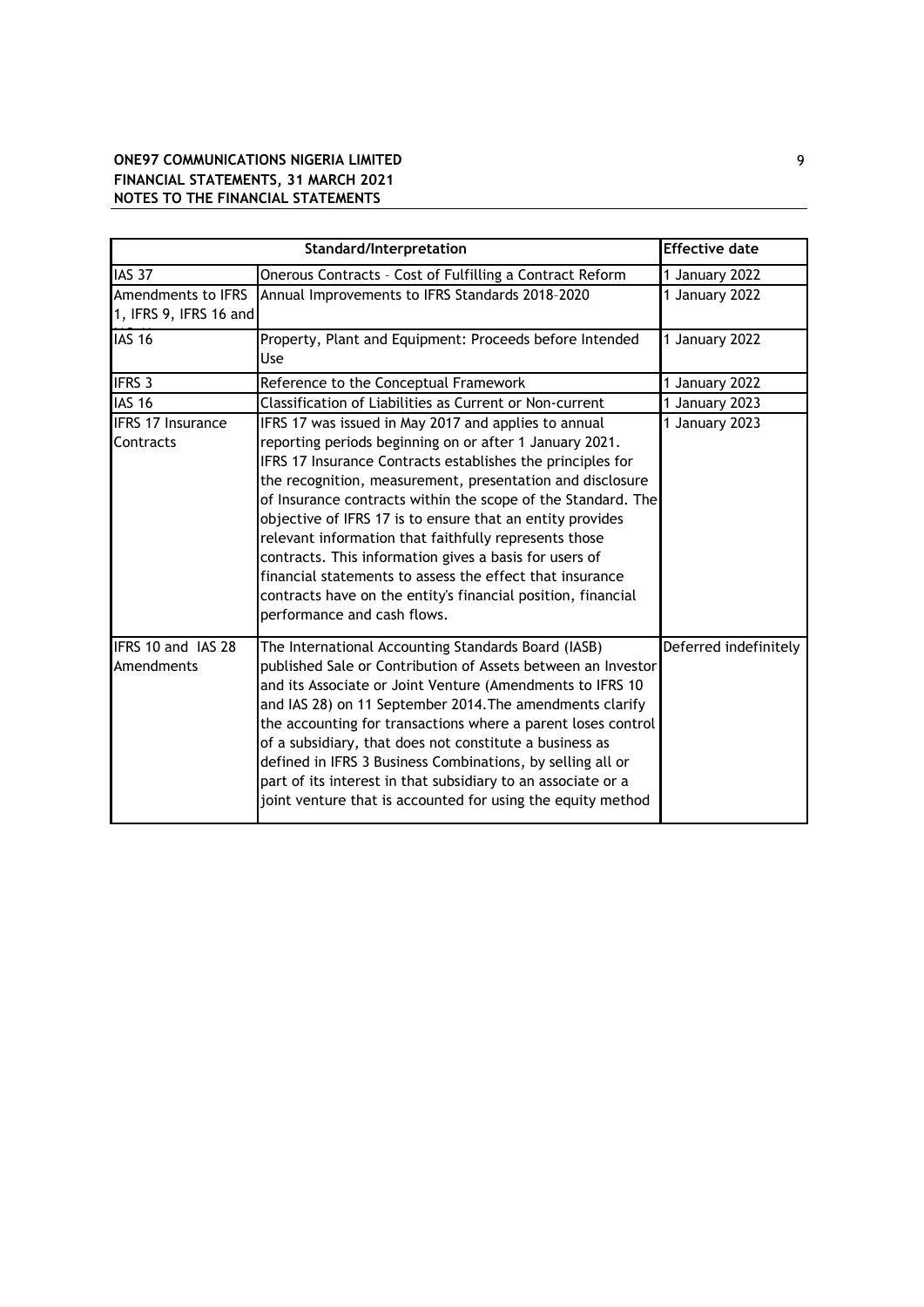# 4. **Critical accounting estimates and judgements**

The Company makes certain estimates and assumptions regarding the future. Estimates and judgements are continually evaluated based on historical experience and other factors, including expectations of future events that are believed to be reasonable under the circumstances. In the future, actual experience may differ from these estimates and assumptions. The estimates and assumptions that have a significant risk of causing a material adjustment to the carrying amounts of assets and liabilities within the next financial year are:

## (i) **Income and deferred taxation**

The Company incurs amounts of income taxes payable, and also recognises changes to deferred tax assets and deferred tax liabilities, all of which are based on management's interpretations of applicable laws and regulations. The quality of these estimates is highly dependent upon management's ability to properly apply at times a very complex set of rules, to recognise changes in applicable rules and, in the case of deferred tax assets, management's ability to project future earnings from activities that may apply loss carry forward positions against future income taxes.

## (ii) **Impairment of property, plant and equipment**

The Company assesses assets or groups of assets for impairment annually or whenever events or changes in circumstances indicate that carrying amounts of those assets may not be recoverable. In assessing whether a write-down of the carrying amount of a potentially impaired asset is required, the asset's carrying amount is compared to the recoverable amount. Frequently, the recoverable amount of an asset proves to be the Company's estimated value in use.

The estimated future cash flows applied are based on reasonable and supportable assumptions and represent management's best estimates of the range of economic conditions that will exist over the remaining useful life of the cash flow generating assets.

#### (iii) **Legal proceedings**

The Company reviews outstanding legal cases following developments in the legal proceedings at each reporting period, in order to assess the need for provisions and disclosures in its financial statements. Among the factors considered in making decisions on provisions are the nature of litigation, claim or assessment, the legal process and potential level of damages in the jurisdiction in which the litigation, claim or assessment has been brought, the progress of the case (including the progress after the date of the financial statements but before those statements are issued), the opinions or views of legal advisers, experience on similar cases and any decision of the Company's management as to how it will respond to the litigation, claim or assessment.

## 5. **Summary of significant accounting policies**

The accounting policies set out below have been applied consistently to all years presented in these financial statements.

## (a) **Foreign currency translation**

In preparing the financial statements of the Company, transactions in currencies other than the entity's presentation currency (foreign currencies) are recognised at the rates of exchange prevailing at the dates of the transactions.

At the end of each reporting period , monetary items denominated in foreign currencies are retranslated at the rates of exchange prevailing at that date and the differences are taken to the income statement. Non-monetary items carried at fair value that are denominated in foreign currencies are reconverted at the rates prevailing at the date when the fair value was determined. Non-monetary items that are measured in terms of historical cost in a foreign currency are converted using the exchange rate at the date of the transaction (i.e. not retranslated).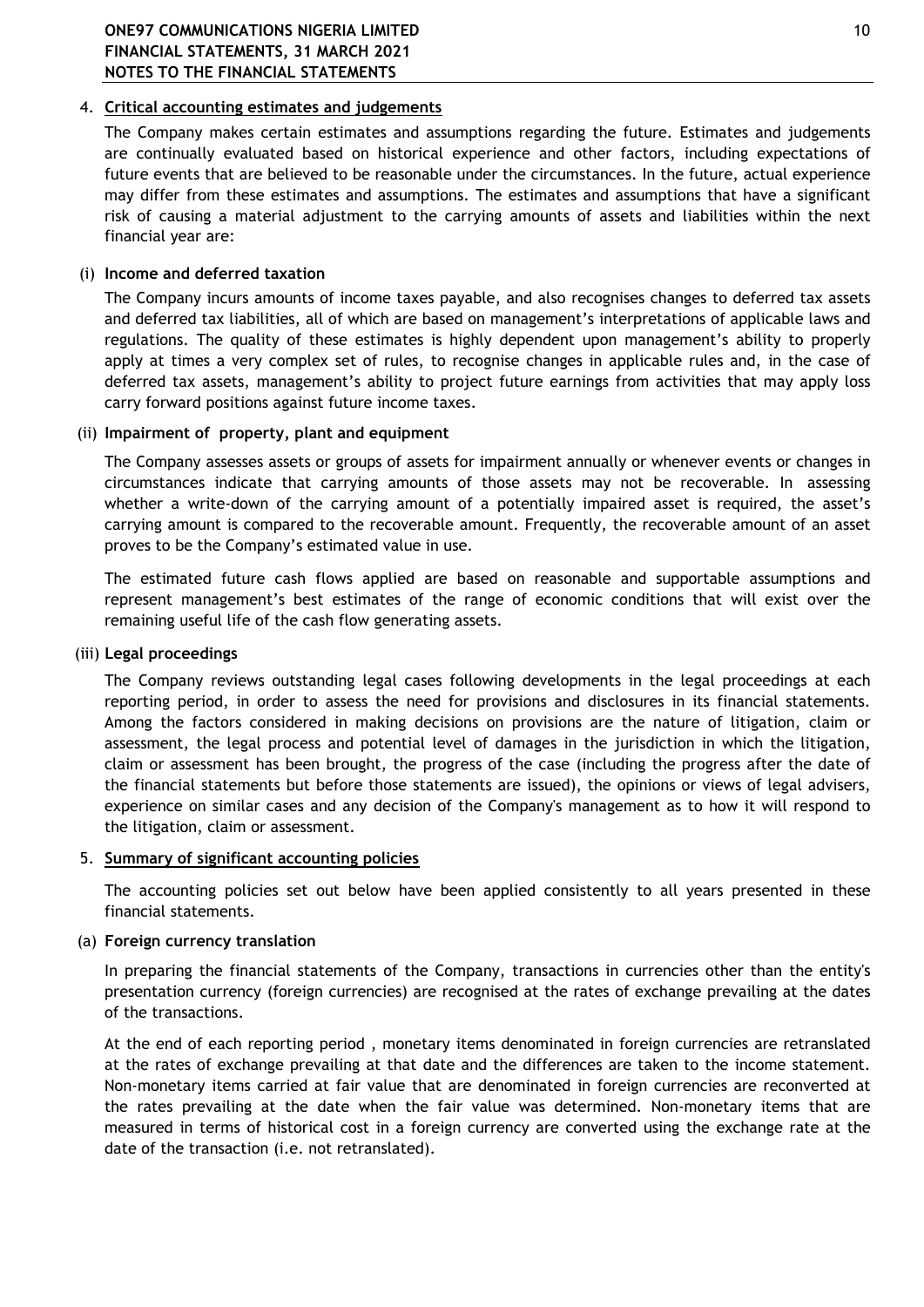#### (b) **Revenue**

Revenue is recognized upon transfer of control of promised products or services to customers in an amount that reflects the consideration the Company expects to receive in exchange for those products or services. To recognize revenues, the Company apply the following five step approach: (1) identify the contract with a customer, (2) identify the performance obligations in the contract, (3) determine the transaction price, (4) allocate the transaction price to the performance obligations in the contract, and (5) recognize revenues when a performance obligation is satisfied.

#### **Income from services**

Revenue from service transactions is recognised as and when services are rendered as per the terms of the agreement with customers. Revenue are disclosed net of the tax charged on such services. In terms of the contract, excess of the revenue over the billed at the period end is accrued in the financial statements as unbilled revenue.

#### (c) **Finance income and expenses**

Finance income comprises interest income on short-term deposits with banks and changes in the fair value of financial assets at fair value through profit or loss where the Company holds such financial assets. Interest income on short-term deposits is recognised by reference to the principal outstanding and at the effective interest rate applicable, which is the rate that exactly discounts estimated future cash receipts through the expected life of the financial asset to the asset's net carrying amount on initial recognition. Interest income is recognised in the statement of profit or loss and other comprehensive income as it accrues, using the effective interest method.

Finance costs comprise interest expense on borrowings, unwinding of the discount on provisions, changes in the fair value of financial assets at fair value through profit or loss where the Company holds such financial assets and impairment losses recognised on financial assets (other than trade receivables) and borrowing cost that are not directly attributable to the acquisition, construction or production of a qualifying asset and they are recognised in profit or loss using the effective interest method.

## (d) **Property, plant and equipment**

## (i) **Recognition and measurement**

Property, plant and equipment are measured at cost less accumulated depreciation and any accumulated impairment losses. Cost includes expenditure that is directly attributable to the acquisition of the assets. Items of property, plant and equipment under construction are disclosed as capital work in progress. The cost of construction recognised includes the cost of materials and direct labour, any other costs directly attributable to bringing the assets to a working condition for their intended use, the costs of dismantling and removing the items and restoring the site on which they are located, and borrowing costs on qualifying assets.

## (ii) **Subsequent costs**

The cost of replacing a part of an item of property, plant and equipment is recognised in the carrying amount of the item if it is probable that the future economic benefits embodied within the part will flow to the Company and its cost can be measured reliably. The carrying amount of the replaced part is derecognised. The costs of the day-to-day servicing and maintenance of an item of property, plant and equipment are recognised in the income statement during the period in which they are incurred.

#### (iii) **Depreciation**

Depreciation is calculated on items of property, plant and equipment to write down the cost of each asset to its residual value over its estimated useful life on a reducing balance basis. No depreciation is charged on items of property, plant and equipment until they are available for use.

The principal annual rates used for this purpose, which are consistent with those for the previous years, are as follows:

| Type of asset     | %    |
|-------------------|------|
| Computer hardware | 39.3 |
| Office equipment  | 45.1 |

The assets depreciable methods, useful lives and residual values are reviewed annually and adjusted if necessary. The asset's carrying amount is written down immediately to its recoverable amount if the asset's carrying amount is greater than its estimated recoverable amount.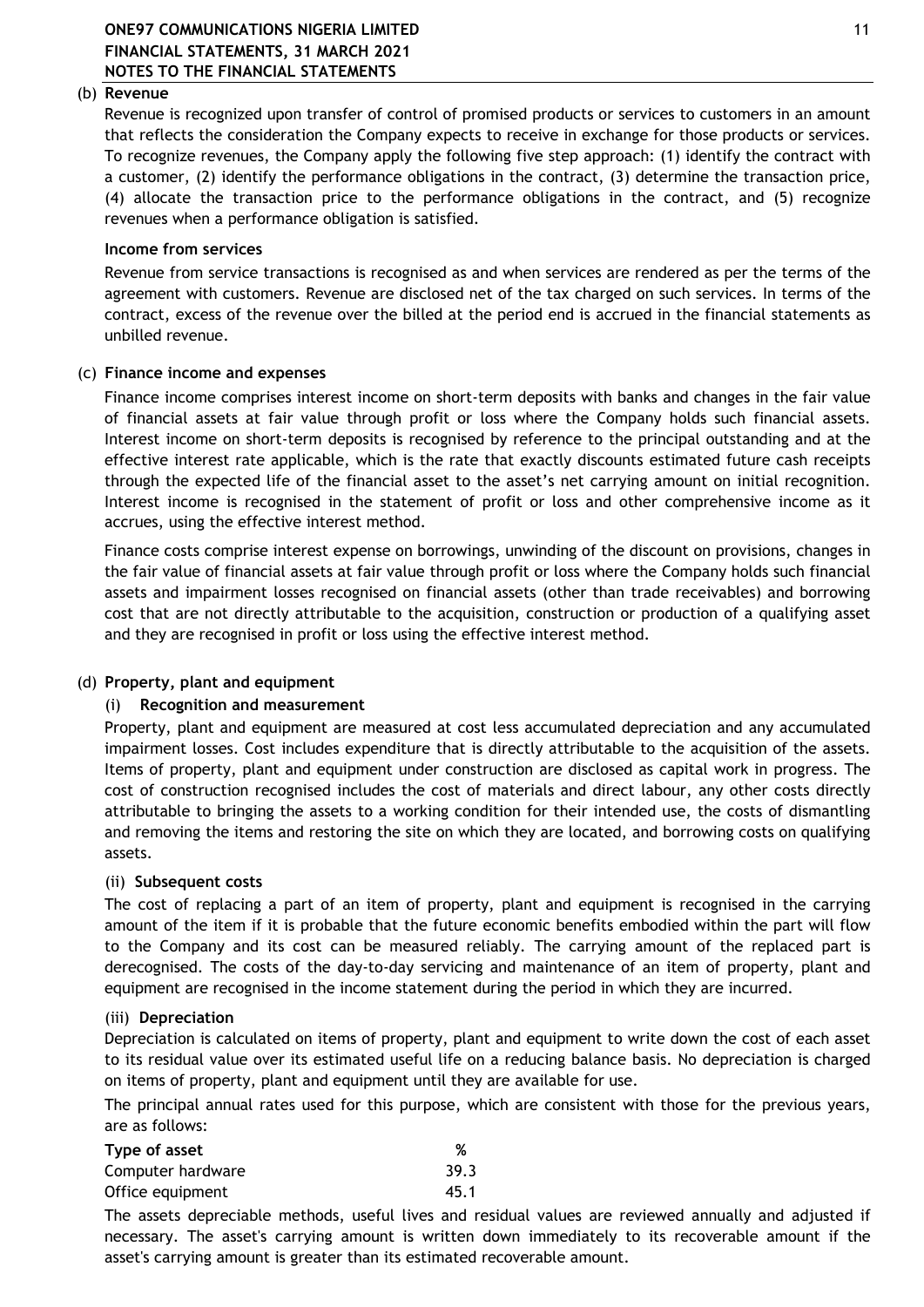# (iv) **Derecognition**

An item of property, plant and equipment is derecognised upon disposal or when no future economic benefits are expected from its use or disposal. Any gain or loss arising on derecognition of the asset (calculated as the difference between the net disposal proceeds and the carrying amount of the asset) is recognised in the income statement within 'other income or operating expenses' in the year that the asset is derecognised.

## (e) **Financial instruments**

**The following is the summary of new and revised significant accounting policies related to Financial instruments.** 

# **a) Financial assets**

Financial assets include cash and cash equivalents, trade receivables, unbilled revenues, employee and other advances and eligible current and non-current assets. Financial assets are derecognized when substantial risks and rewards of ownership of the financial asset have been transferred. In cases where substantial risks and rewards of ownership of the financial assets are neither transferred nor retained, financial assets are derecognized when the Company has not retained control over the financial asset.

## **Recognition and measurement**

Financial instruments are recognized initially at fair value. Subsequent to initial recognition, financial instruments are measured as described below:

# **Debt instruments**

There are three measurement categories into which the company classifies its debt instruments:

# **Financial instruments measured at amortized cost:**

Debt instruments that meet the following criteria are measured at amortized cost (except for debt instruments that are designated at fair value through Profit or Loss (FVTPL) on initial recognition):

a) the asset is held within a business model whose objective is to hold assets in order to collect contractual cash flows; and

b) the contractual terms of the instrument give rise on specified dates to cash flows that are solely payment of principal and interest on the principal amount outstanding.

## **Financial instruments measured at fair value through other comprehensive income (FVTOCI):**

Debt instruments that meet the following criteria are measured at fair value through other comprehensive income (FVTOCI) (except for debt instruments that are designated at fair value through Profit or Loss (FVTPL) on initial recognition):

a) the asset is held within a business model whose objective is achieved both by collecting contractual cash flows and selling the financial asset; and

b) the contractual terms of the instrument give rise on specified dates to cash flows that are solely payment of principal and interest on the principal amount outstanding.

Interest income is recognized in the statement of income for FVTOCI debt instruments. Other changes in fair value of FVTOCI financial assets are recognized in other comprehensive income. When the investment is disposed of, the cumulative gain or loss previously accumulated in reserves is transferred to the statement of income.

## **Financial instruments measured at fair value through profit or loss (FVTPL):**

Instruments that do not meet the amortized cost or FVTOCI criteria are measured at FVTPL. Financial assets at FVTPL are measured at fair value at the end of each reporting period, with any gains or losses arising on re-measurement recognized in statement of income. The gain or loss on disposal is recognized in the income statement.

Interest income is recognized in the statement of income for FVTPL debt instruments. Dividend on financial assets at FVTPL is recognized when the entity's right to receive dividend is established.

## **Other financial assets**

Other financial assets are non-derivative financial assets with fixed or determinable payments that are not quoted in an active market. They are presented as current assets, except for those maturing later than 12 months after the reporting date which are presented as non-current assets. These are initially recognized at fair value and subsequently measured at amortized cost using the effective interest method, less any impairment losses. These comprise trade receivables, unbilled revenues and other assets.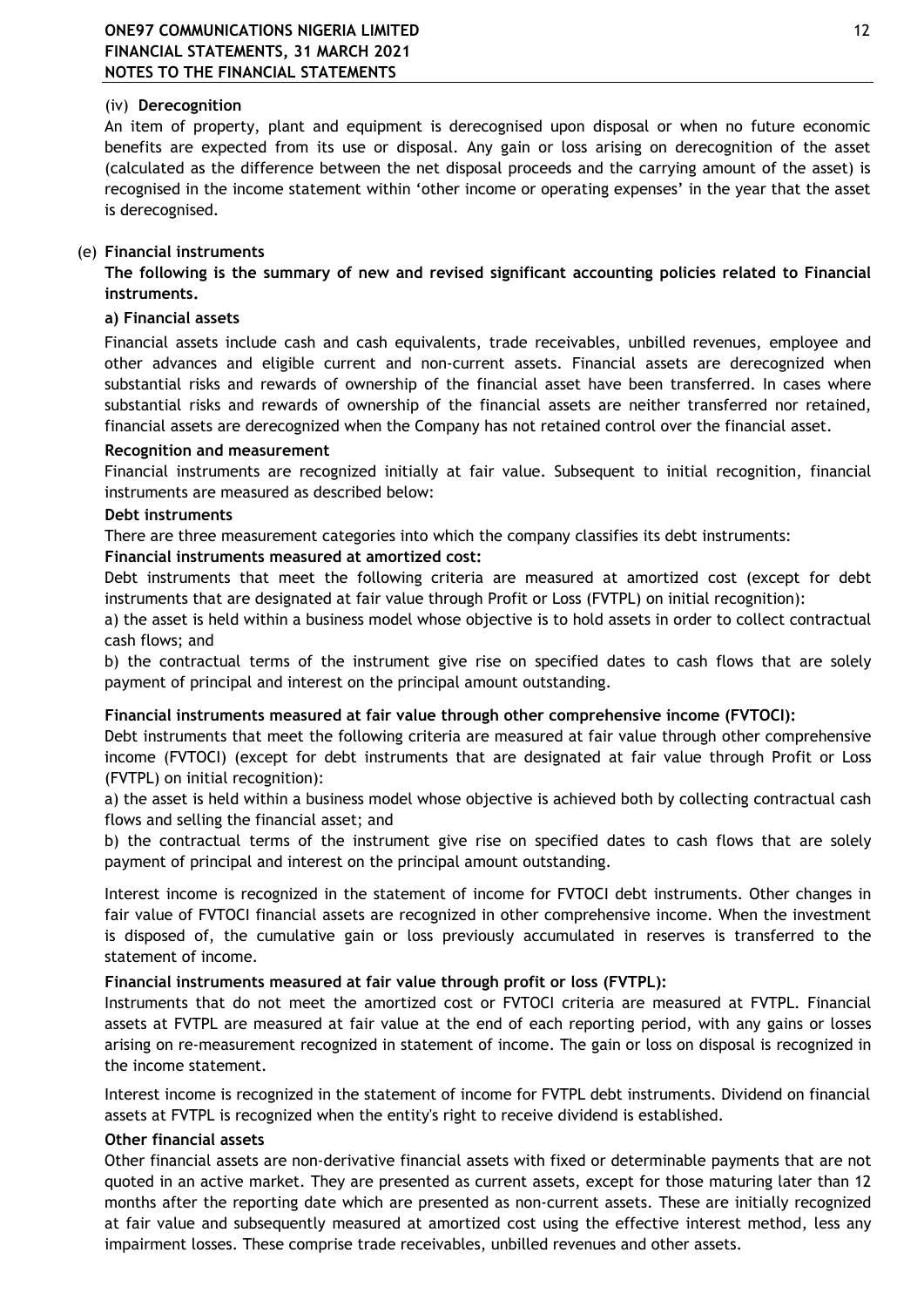# **Cash and cash equivalents**

The Company's cash and cash equivalents consist of cash on hand and in banks and demand deposits with banks, which can be withdrawn at any time, without prior notice or penalty on the principal.

For the purposes of the statement of cash flows, cash and cash equivalents include cash on hand, in banks and demand deposits with banks, net of outstanding bank overdrafts that are repayable on demand and are considered part of the Company's cash management system. In the statement of financial position, bank overdrafts are presented under borrowings within current liabilities.

#### **Financial liabilities**

Financial liabilities include long and short-term loans and borrowings, trade payables, eligible current and non-current liabilities.

#### **Trade and other payables**

Trade and other payables are initially recognized at fair value, and subsequently carried at amortized cost using the effective interest method. For these financial instruments, the carrying amounts approximate fair value due to the short term maturity of these instruments.

#### **Derecognition of financial instruments**

The Company derecognizes a financial asset when the contractual rights to the cash flows from the financial asset expire or it transfers the financial asset and the transfer qualifies for derecognition under IFRS 9. If the Company retains substantially all the risks and rewards of a transferred financial asset, the Company continues to recognize the financial asset and also recognizes a borrowing for the proceeds received. A financial liability (or a part of a financial liability) is derecognized from the company's statement of financial position when the obligation specified in the contract is discharged or cancelled or expires.

#### (f) **Offsetting financial instruments**

Financial assets and liabilities are offset and the net amount reported in the statement of financial position when there is a legally enforceable right to offset the recognised amounts and there is an intention to settle on a net basis or realise the asset and settle the liability simultaneously.

## (g) **Borrowings**

Borrowings are recognized initially at fair value, net of transaction costs incurred. Borrowings are subsequently carried at amortised cost using the effective interest rate; any difference between the proceeds (net of transaction costs) and the redemption value is recognized in the income statement over the period of the borrowings using the effective interest method. Borrowings to be settled within 12 months period are classified as current liabilities while borrowings to be settled over 12 months are classified as non-current liabilities.

## (h) **Employee benefits**

#### **Short term employee benefits**

Short term employee benefit obligations are measured on an undiscounted basis and are expensed as the related services are provided. The company recognises wages, salaries, bonuses and other allowances for current employees in the statement of profit or loss and other comprehensive income as the employees render such services.

A liability is recognised for the amount expected to be paid under short - term benefits if the company has a present legal or constructive obligation to pay the amount as a result of past service provided by the employee and the obligation can be estimated reliably.

#### (i) **Provisions**

A provision is recognized only if, as a result of a past event, the Company has a present legal or constructive obligation that can be estimated reliably, and it is probable that an outflow of economic benefits will be required to settle the obligation. The provision is measured at the best estimate of the expenditure required to settle the obligation at the reporting period. Provisions are not recognised for future operating losses. Where there are a number of similar obligations, the likelihood that an outflow will be required in settlement is determined by considering the class of obligations as a whole. A provision is recognized even if the likelihood of an outflow with respect to any one item included in the same class of obligations may be small. Provisions are measured at the present value of the expenditures expected to be required to settle the obligation. The unwinding of the discount is recognised as finance cost.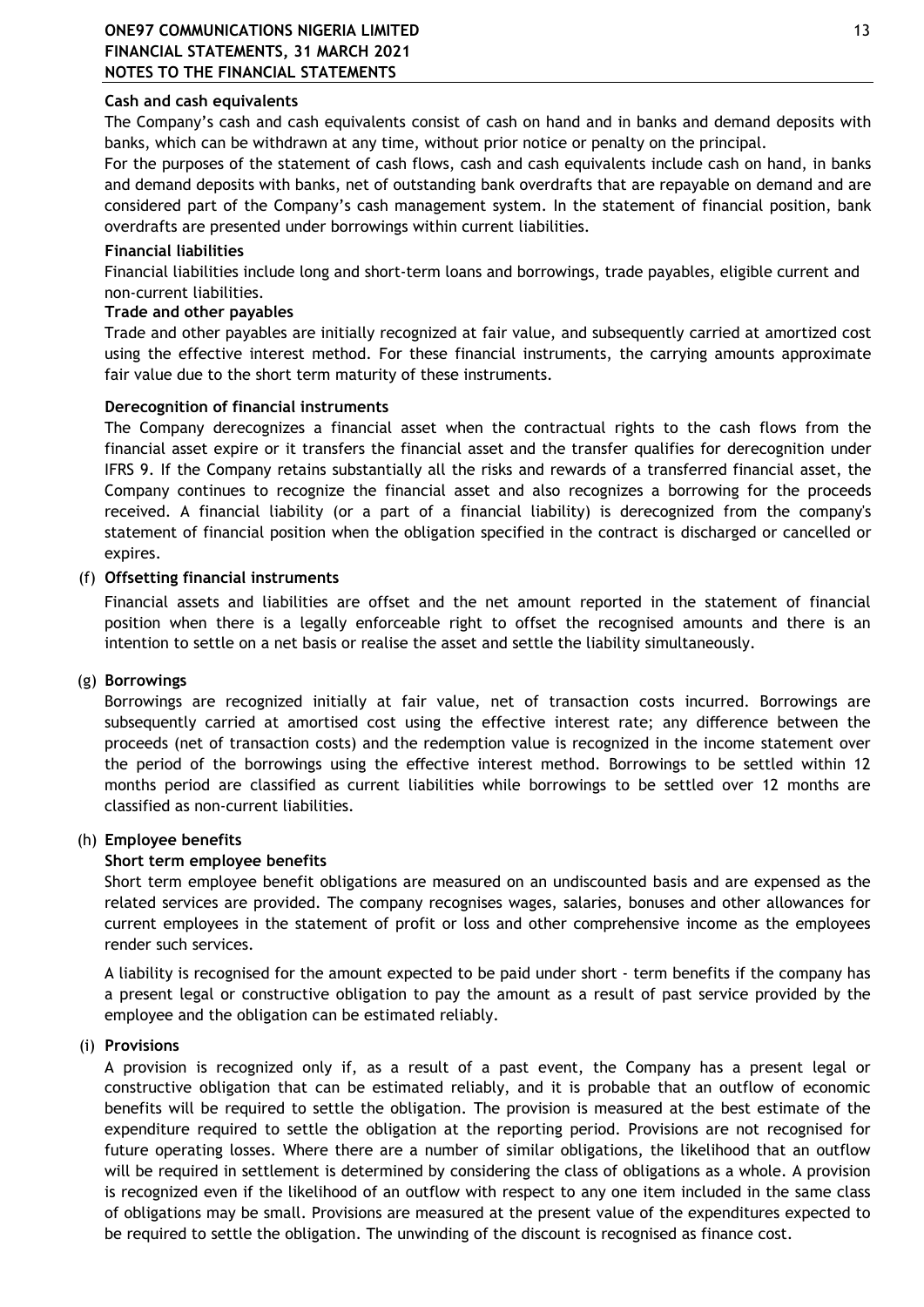# (j) **Taxation**

# **(i) Current income tax**

The income tax expense for the period comprises current and deferred tax expense. Tax is recognised in the statement of profit or loss and other comprehensive income except to the extent that it relates to items recognised in other comprehensive income or directly in equity. In this case, the tax is also recognised in other comprehensive income or directly in equity, respectively.

The current income tax charge is calculated on the basis of the tax laws enacted or substantially enacted at the reporting period in Nigeria where the Company operates and generates taxable income.

The tax currently payable is based on taxable profit for the year. Taxable profit differs from profit as reported in the statement of profit or loss and other comprehensive income because it excludes items of income or expense that are taxable or deductible in other years, but it further excludes items that are never taxable or deductible. The Company is subject to the following types of current income tax:

- year, to be taxed under the Companies Income Tax Act, Cap C21, LFN 2004 as amended to date . Company Income Tax - This relates to tax on revenue and profit generated by the Company during the
- governed by the Tertiary Education Trust Fund (Establishment) Act, LFN 2011 (Amended). . Tertiary Education Tax - Tertiary education tax is based on the assessable income of the Company and

Additional income taxes that arise from the distribution of dividends are recognised at the same time that the liability to pay the related dividend is recognised.

## **(ii) Deferred tax**

Deferred tax is recognised in respect of temporary differences between the carrying amounts of assets and liabilities for financial reporting purposes and the amounts used for taxation purposes.

Deferred tax is not recognised for:

- combination and that affects neither accounting nor taxable profit or loss. . temporary differences on the initial recognition of assets or liabilities in a transaction that is not a
- . taxable temporary differences arising on the initial recognition of goodwill.

Deferred tax is provided for using the liability method, which represents taxation at the current rate of corporate tax on all timing differences between the accounting values and their corresponding tax written down values. A deferred tax asset is recognised only to the extent that it is probable that future taxable profits will be available against which the amount will be utilised. Deferred tax assets are reduced to the extent that it is no longer probable that the related tax benefit will be realised.

Deferred income tax assets and liabilities are offset when there is a legally enforceable right to offset current tax assets against current tax liabilities and when the deferred income tax assets and liabilities relate to income taxes levied by the same taxation authority on either the same taxable entity or different taxable entities where there is an intention to settle the balances on a net basis.

## (k) **Share capital, reserves and dividends**

## **(i) Share capital**

Share capital represents the nominal value of shares that have been issued.

## **(ii) Reserves**

Reserves include all current and prior period retained earnings.

# **(iii) Dividends**

Dividends on ordinary shares are recognised as a liability and deducted from equity when they are approved by the company's shareholders. Interim dividends are deducted from equity when they are declared and no longer at the discretion of the company. Dividends for the year that are approved after the statement of financial position date are disclosed as an event after the statement of financial position.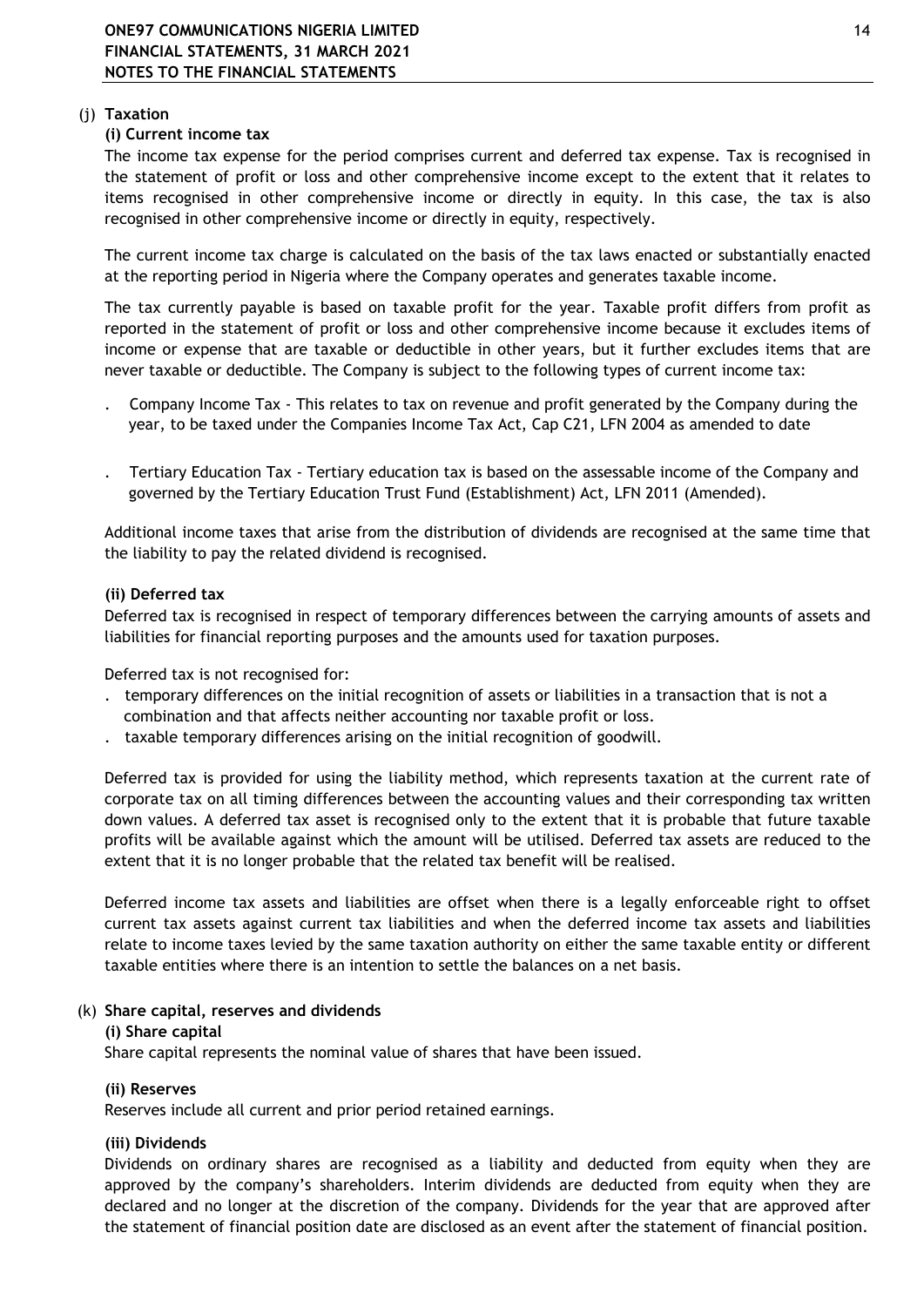#### (l) **Related party transactions**

Related parties include the related companies, the directors and any employee who is able to exert significant influence on the operating policies of the company. Key management personnel are also considered related parties. Key management personnel are those persons having authority and responsibility for planning, directing and controlling the activities of the entity, directly or indirectly, including any director (whether executive or otherwise) of that entity.

The Company considers two parties to be related if, directly or indirectly one party has the ability to control the other party or exercise significant influence over the other party in making financial or operating decisions. Where there are related party transactions with the company, the transactions are disclosed as to the type of relationship that exists with the company and the outstanding balances necessary to understand their effects on the financial position and the mode of settlement.

## 6 **Financial risk management**

#### **General**

Pursuant to a financial policy maintained by the Board of Directors, the company uses several financial instruments in the ordinary course of business. The Company's financial instruments are cash and cash equivalents, trade and other receivables and trade and other payables.

The Company has exposure to the following risks from its use of financial instruments:

- Credit risk
- Liquidity risk
- Market risk, consisting of: currency risk, interest rate risk and price risk

#### **Credit risk**

Credit risk is the risk of financial loss to the Company if a customer or counterparty to a financial instrument fails to meet its contractual obligations, and arises principally from the Company's trade and other receivables. The Company's exposure to credit risk is mainly determined by the individual characteristics of each of the customers and the location of these customers. Ongoing credit evaluation is performed on the financial condition of accounts receivable. The maximum credit risk as per statement of financial position, without taking into account the aforementioned financial risk coverage instruments and policy, consists of the book values of the financial assets as stated below:

|                                      | 2021       | 2020        |
|--------------------------------------|------------|-------------|
|                                      | N          | N           |
| Trade receivables                    | 13,954,680 | 114,413,217 |
| Other receivables (less prepayments) | 84,281,152 | 77,463,493  |
|                                      | 98,235,832 | 191,876,710 |

As at reporting period there is no concentration of credit risk with certain customers.

Credit risk also arises from cash and cash equivalents and deposits with banks and financial institutions. Banks with good reputation are accepted by the Company for business transactions.

Cash is held with:

|                          | N           |            |
|--------------------------|-------------|------------|
| <b>Sterling Bank Plc</b> | 181,270,855 | 95,364,669 |

## **Liquidity risk**

Liquidity risk is the risk that the Company will not be able to meet its financial obligations as they fall due. The Company's approach to managing liquidity is to ensure that it will have sufficient liquidity to meet its liabilities when due, under both normal and stressed conditions. Liquidity projections including available credit facilities are incorporated in the regular management information reviewed by the Board of Management. The focus of the liquidity review is on the net financing capacity, being free cash plus available credit facilities in relation to the financial liabilities. The following are the contractual maturities of financial liabilities: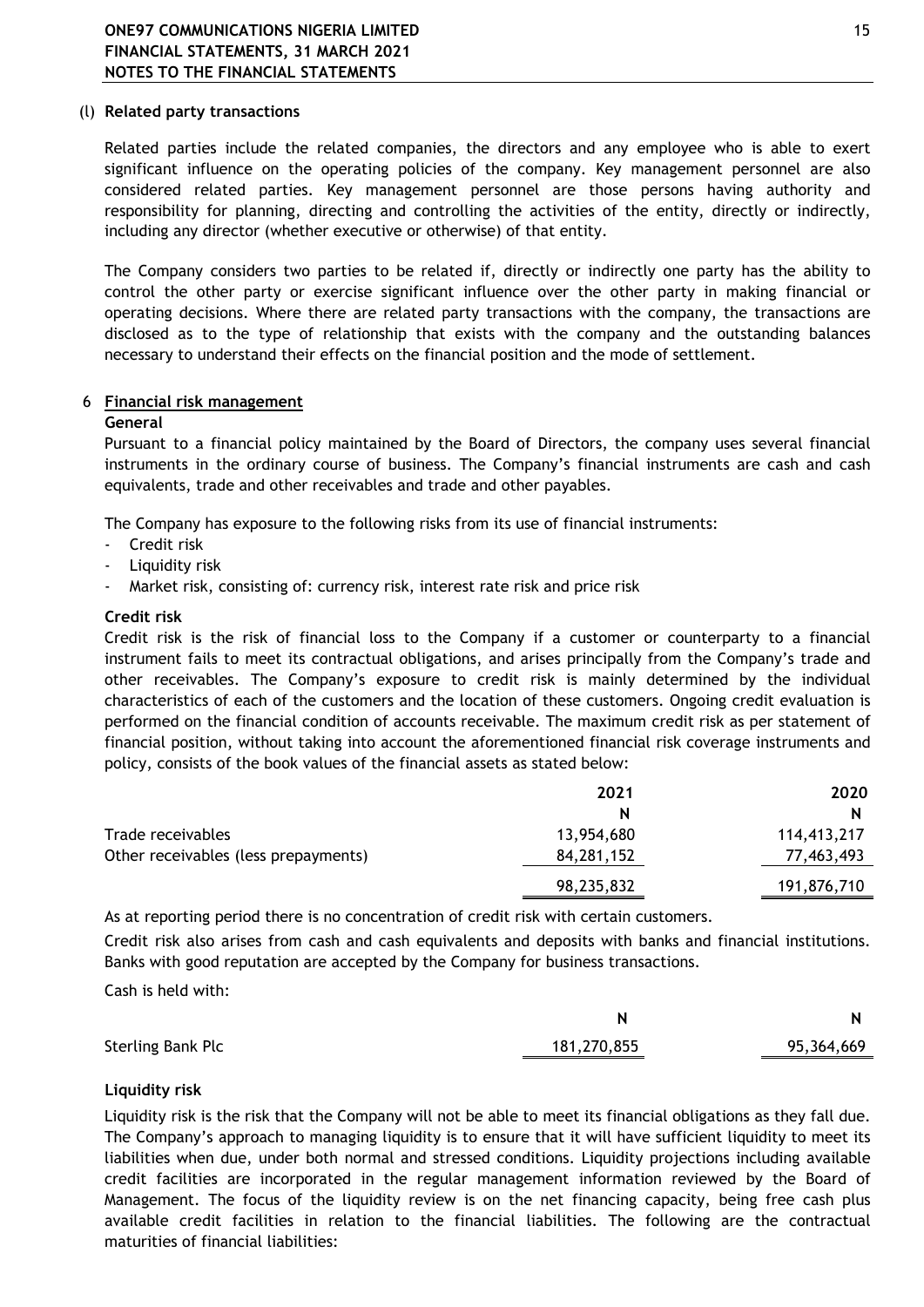# **ONE97 COMMUNICATIONS NIGERIA LIMITED** 16 **FINANCIAL STATEMENTS, 31 MARCH 2021 NOTES TO THE FINANCIAL STATEMENTS**

| As at 31 March 2021<br>Other payables | Book value<br>N<br>1,048,799,122 | Contractual<br>cashflow<br>N<br>1,048,799,122 | One year or<br>less<br>N<br>1,048,799,122 | 1-5 years<br>N<br>٠ | More than 5<br>years<br>N<br>$\blacksquare$ |
|---------------------------------------|----------------------------------|-----------------------------------------------|-------------------------------------------|---------------------|---------------------------------------------|
| As at 31 March 2020                   | <b>Book value</b>                | Contractual<br>cashflow                       | One year or<br>less                       | 1-5 years           | More than 5<br>years                        |
| Other payables                        | N<br>1,034,444,339               | N<br>1,034,444,339                            | N<br>1,034,444,339                        | N<br>$\blacksquare$ | N<br>٠                                      |

# **Market risk**

Market risk concerns the risk that company income or the value of investments in financial instruments is adversely affected by changes in market prices, such as exchange rates and interest rates. The objective of managing market risks is to keep the market risk position within acceptable boundaries while achieving the best possible return.

# **Foreign exchange risk**

The functional currency of the Company is the Nigerian naira.

# **Capital management**

The Board of Directors' policy is to maintain a strong capital base so as to maintain customer, investor, creditor and market confidence and to support future development of the business. The Board of Directors monitors the debt to capital ratio. The Board of Directors also monitors the level of dividend to be paid to holders of ordinary shares. The Board of Directors seeks to maintain a balance between the higher returns that might be possible with higher levels of borrowings and the benefits of a sound capital position. There were no changes in the Company's approach to capital management during the year. The company is not subject to externally imposed capital requirements and has adequate cash flows to meet current liabilities as they fall due.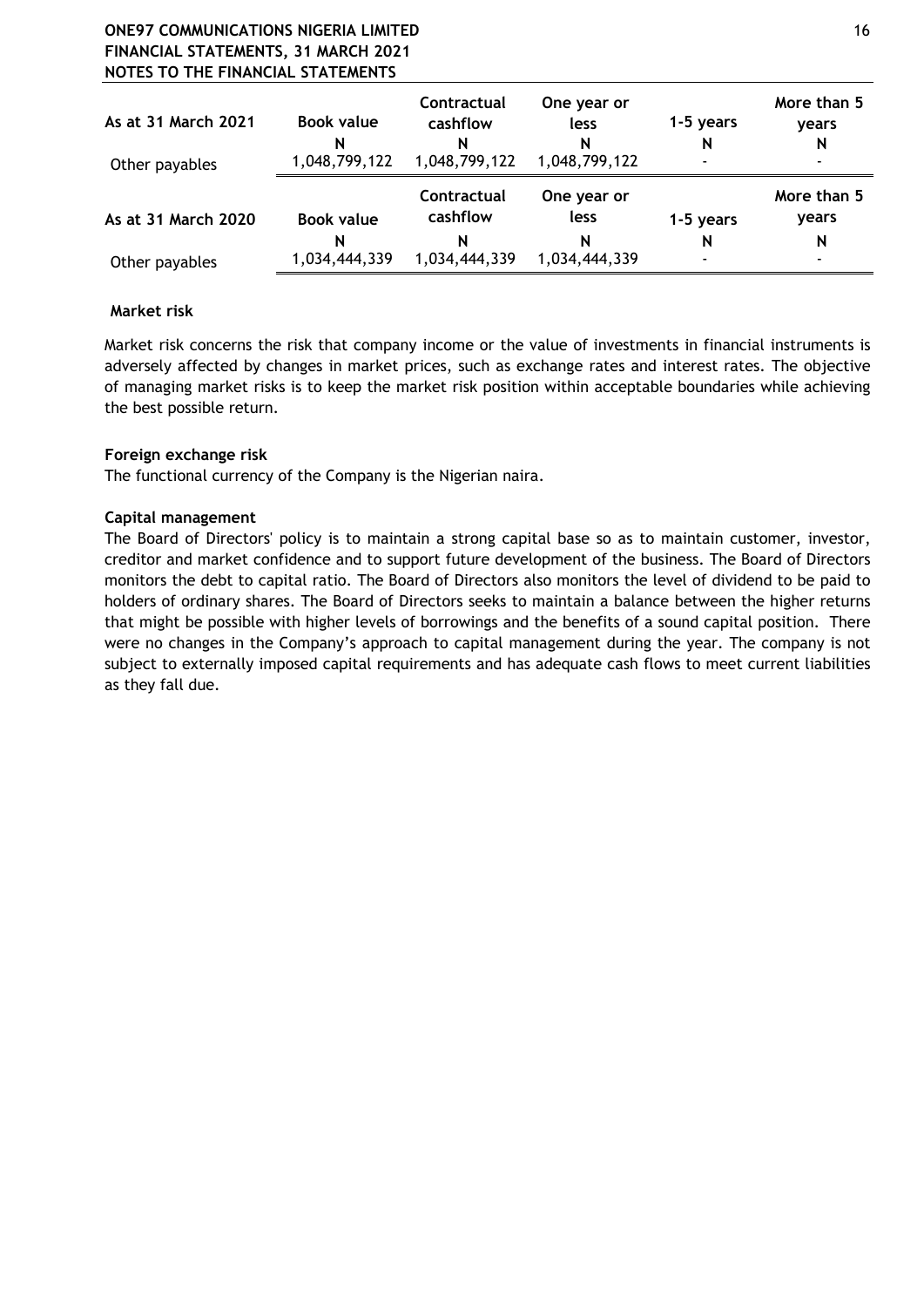# **ONE97 COMMUNICATIONS NIGERIA LIMITED** 17 **FINANCIAL STATEMENTS, 31 MARCH 2021 NOTES TO THE FINANCIAL STATEMENTS**

| 56,065,032<br>37,034,254<br>7<br><u>Revenue</u><br>Revenue represents subscription charges and outdials charged to customers net of Value Added Tax.<br>Timing of revenue recognition<br>N<br>N<br>At a point in time<br>37,034,254<br>56,065,032<br>Overtime<br>37,034,254<br>56,065,032<br>8<br>N<br>N<br>Cost of sales<br>2,352,492<br>Depreciation of property, plant and equipment (Note 13)<br>3,874,657<br>9<br>Other operating income<br>N<br>N<br>Accruals no longer required<br>8,733,621<br>Miscellaneous income<br>1,315<br>86,453<br>1,315<br>8,820,074<br><b>Administrative expenses</b><br>N<br>N<br>10<br>13,515,260<br>Allowance for impairment of doubtful trade receivables (Note 14(a))<br>153,401,580<br>Annual operating levy<br>370,343<br>559,400<br>Auditors' fees<br>3,360,000<br>3,124,521<br><b>Bank charges</b><br>53,529<br>207,779<br>Reverse VAT Charge<br>205,947<br>6,571,888<br>Conveyance expenses<br>719,867<br>Employee benefit expenses (Note 10(a))<br>11,232,000<br>Employer contribution to ITF<br>84,240<br>Nigeria Social Insurance Trust Fund Expenses<br>488,357<br>Legal and professional charges<br>18,942,423<br>12,610,734<br>Management and royalty fees<br>1,720,052<br>Realised exchange loss<br>10,025<br>604,032<br>19,461,815<br>Unrealised exchange loss<br>30,848,140<br>Reimbursable expenses-Incentive to Staff<br>2,808,000<br>Rent<br>8,525,380<br>1,266,668<br>Sales and promotion expenses<br>7,452,285<br>Travelling expenses<br>3,564,286<br>126,620<br>Loss on disposal of property, plant and equipment<br>Consultancy fees<br>3,764,508<br>159,210<br>Bade debts written off<br>3,583,634<br>PAYE expenses<br>1,895,125<br>Internet subscription<br>Other expenses<br>532,900<br>778,357<br>68,642,417<br>243,906,488<br><b>Employee benefit expenses</b><br>(a)<br>Employee benefit expenses comprise:<br>N<br>N<br>Salaries and wages<br>11,232,000 |  | 2021 | 2020 |
|----------------------------------------------------------------------------------------------------------------------------------------------------------------------------------------------------------------------------------------------------------------------------------------------------------------------------------------------------------------------------------------------------------------------------------------------------------------------------------------------------------------------------------------------------------------------------------------------------------------------------------------------------------------------------------------------------------------------------------------------------------------------------------------------------------------------------------------------------------------------------------------------------------------------------------------------------------------------------------------------------------------------------------------------------------------------------------------------------------------------------------------------------------------------------------------------------------------------------------------------------------------------------------------------------------------------------------------------------------------------------------------------------------------------------------------------------------------------------------------------------------------------------------------------------------------------------------------------------------------------------------------------------------------------------------------------------------------------------------------------------------------------------------------------------------------------------------------------------------------------------------------------------------------------------|--|------|------|
|                                                                                                                                                                                                                                                                                                                                                                                                                                                                                                                                                                                                                                                                                                                                                                                                                                                                                                                                                                                                                                                                                                                                                                                                                                                                                                                                                                                                                                                                                                                                                                                                                                                                                                                                                                                                                                                                                                                            |  | N    | N    |
|                                                                                                                                                                                                                                                                                                                                                                                                                                                                                                                                                                                                                                                                                                                                                                                                                                                                                                                                                                                                                                                                                                                                                                                                                                                                                                                                                                                                                                                                                                                                                                                                                                                                                                                                                                                                                                                                                                                            |  |      |      |
|                                                                                                                                                                                                                                                                                                                                                                                                                                                                                                                                                                                                                                                                                                                                                                                                                                                                                                                                                                                                                                                                                                                                                                                                                                                                                                                                                                                                                                                                                                                                                                                                                                                                                                                                                                                                                                                                                                                            |  |      |      |
|                                                                                                                                                                                                                                                                                                                                                                                                                                                                                                                                                                                                                                                                                                                                                                                                                                                                                                                                                                                                                                                                                                                                                                                                                                                                                                                                                                                                                                                                                                                                                                                                                                                                                                                                                                                                                                                                                                                            |  |      |      |
|                                                                                                                                                                                                                                                                                                                                                                                                                                                                                                                                                                                                                                                                                                                                                                                                                                                                                                                                                                                                                                                                                                                                                                                                                                                                                                                                                                                                                                                                                                                                                                                                                                                                                                                                                                                                                                                                                                                            |  |      |      |
|                                                                                                                                                                                                                                                                                                                                                                                                                                                                                                                                                                                                                                                                                                                                                                                                                                                                                                                                                                                                                                                                                                                                                                                                                                                                                                                                                                                                                                                                                                                                                                                                                                                                                                                                                                                                                                                                                                                            |  |      |      |
|                                                                                                                                                                                                                                                                                                                                                                                                                                                                                                                                                                                                                                                                                                                                                                                                                                                                                                                                                                                                                                                                                                                                                                                                                                                                                                                                                                                                                                                                                                                                                                                                                                                                                                                                                                                                                                                                                                                            |  |      |      |
|                                                                                                                                                                                                                                                                                                                                                                                                                                                                                                                                                                                                                                                                                                                                                                                                                                                                                                                                                                                                                                                                                                                                                                                                                                                                                                                                                                                                                                                                                                                                                                                                                                                                                                                                                                                                                                                                                                                            |  |      |      |
|                                                                                                                                                                                                                                                                                                                                                                                                                                                                                                                                                                                                                                                                                                                                                                                                                                                                                                                                                                                                                                                                                                                                                                                                                                                                                                                                                                                                                                                                                                                                                                                                                                                                                                                                                                                                                                                                                                                            |  |      |      |
|                                                                                                                                                                                                                                                                                                                                                                                                                                                                                                                                                                                                                                                                                                                                                                                                                                                                                                                                                                                                                                                                                                                                                                                                                                                                                                                                                                                                                                                                                                                                                                                                                                                                                                                                                                                                                                                                                                                            |  |      |      |
|                                                                                                                                                                                                                                                                                                                                                                                                                                                                                                                                                                                                                                                                                                                                                                                                                                                                                                                                                                                                                                                                                                                                                                                                                                                                                                                                                                                                                                                                                                                                                                                                                                                                                                                                                                                                                                                                                                                            |  |      |      |
|                                                                                                                                                                                                                                                                                                                                                                                                                                                                                                                                                                                                                                                                                                                                                                                                                                                                                                                                                                                                                                                                                                                                                                                                                                                                                                                                                                                                                                                                                                                                                                                                                                                                                                                                                                                                                                                                                                                            |  |      |      |
|                                                                                                                                                                                                                                                                                                                                                                                                                                                                                                                                                                                                                                                                                                                                                                                                                                                                                                                                                                                                                                                                                                                                                                                                                                                                                                                                                                                                                                                                                                                                                                                                                                                                                                                                                                                                                                                                                                                            |  |      |      |
|                                                                                                                                                                                                                                                                                                                                                                                                                                                                                                                                                                                                                                                                                                                                                                                                                                                                                                                                                                                                                                                                                                                                                                                                                                                                                                                                                                                                                                                                                                                                                                                                                                                                                                                                                                                                                                                                                                                            |  |      |      |
|                                                                                                                                                                                                                                                                                                                                                                                                                                                                                                                                                                                                                                                                                                                                                                                                                                                                                                                                                                                                                                                                                                                                                                                                                                                                                                                                                                                                                                                                                                                                                                                                                                                                                                                                                                                                                                                                                                                            |  |      |      |
|                                                                                                                                                                                                                                                                                                                                                                                                                                                                                                                                                                                                                                                                                                                                                                                                                                                                                                                                                                                                                                                                                                                                                                                                                                                                                                                                                                                                                                                                                                                                                                                                                                                                                                                                                                                                                                                                                                                            |  |      |      |
|                                                                                                                                                                                                                                                                                                                                                                                                                                                                                                                                                                                                                                                                                                                                                                                                                                                                                                                                                                                                                                                                                                                                                                                                                                                                                                                                                                                                                                                                                                                                                                                                                                                                                                                                                                                                                                                                                                                            |  |      |      |
|                                                                                                                                                                                                                                                                                                                                                                                                                                                                                                                                                                                                                                                                                                                                                                                                                                                                                                                                                                                                                                                                                                                                                                                                                                                                                                                                                                                                                                                                                                                                                                                                                                                                                                                                                                                                                                                                                                                            |  |      |      |
|                                                                                                                                                                                                                                                                                                                                                                                                                                                                                                                                                                                                                                                                                                                                                                                                                                                                                                                                                                                                                                                                                                                                                                                                                                                                                                                                                                                                                                                                                                                                                                                                                                                                                                                                                                                                                                                                                                                            |  |      |      |
|                                                                                                                                                                                                                                                                                                                                                                                                                                                                                                                                                                                                                                                                                                                                                                                                                                                                                                                                                                                                                                                                                                                                                                                                                                                                                                                                                                                                                                                                                                                                                                                                                                                                                                                                                                                                                                                                                                                            |  |      |      |
|                                                                                                                                                                                                                                                                                                                                                                                                                                                                                                                                                                                                                                                                                                                                                                                                                                                                                                                                                                                                                                                                                                                                                                                                                                                                                                                                                                                                                                                                                                                                                                                                                                                                                                                                                                                                                                                                                                                            |  |      |      |
|                                                                                                                                                                                                                                                                                                                                                                                                                                                                                                                                                                                                                                                                                                                                                                                                                                                                                                                                                                                                                                                                                                                                                                                                                                                                                                                                                                                                                                                                                                                                                                                                                                                                                                                                                                                                                                                                                                                            |  |      |      |
|                                                                                                                                                                                                                                                                                                                                                                                                                                                                                                                                                                                                                                                                                                                                                                                                                                                                                                                                                                                                                                                                                                                                                                                                                                                                                                                                                                                                                                                                                                                                                                                                                                                                                                                                                                                                                                                                                                                            |  |      |      |
|                                                                                                                                                                                                                                                                                                                                                                                                                                                                                                                                                                                                                                                                                                                                                                                                                                                                                                                                                                                                                                                                                                                                                                                                                                                                                                                                                                                                                                                                                                                                                                                                                                                                                                                                                                                                                                                                                                                            |  |      |      |
|                                                                                                                                                                                                                                                                                                                                                                                                                                                                                                                                                                                                                                                                                                                                                                                                                                                                                                                                                                                                                                                                                                                                                                                                                                                                                                                                                                                                                                                                                                                                                                                                                                                                                                                                                                                                                                                                                                                            |  |      |      |
|                                                                                                                                                                                                                                                                                                                                                                                                                                                                                                                                                                                                                                                                                                                                                                                                                                                                                                                                                                                                                                                                                                                                                                                                                                                                                                                                                                                                                                                                                                                                                                                                                                                                                                                                                                                                                                                                                                                            |  |      |      |
|                                                                                                                                                                                                                                                                                                                                                                                                                                                                                                                                                                                                                                                                                                                                                                                                                                                                                                                                                                                                                                                                                                                                                                                                                                                                                                                                                                                                                                                                                                                                                                                                                                                                                                                                                                                                                                                                                                                            |  |      |      |
|                                                                                                                                                                                                                                                                                                                                                                                                                                                                                                                                                                                                                                                                                                                                                                                                                                                                                                                                                                                                                                                                                                                                                                                                                                                                                                                                                                                                                                                                                                                                                                                                                                                                                                                                                                                                                                                                                                                            |  |      |      |
|                                                                                                                                                                                                                                                                                                                                                                                                                                                                                                                                                                                                                                                                                                                                                                                                                                                                                                                                                                                                                                                                                                                                                                                                                                                                                                                                                                                                                                                                                                                                                                                                                                                                                                                                                                                                                                                                                                                            |  |      |      |
|                                                                                                                                                                                                                                                                                                                                                                                                                                                                                                                                                                                                                                                                                                                                                                                                                                                                                                                                                                                                                                                                                                                                                                                                                                                                                                                                                                                                                                                                                                                                                                                                                                                                                                                                                                                                                                                                                                                            |  |      |      |
|                                                                                                                                                                                                                                                                                                                                                                                                                                                                                                                                                                                                                                                                                                                                                                                                                                                                                                                                                                                                                                                                                                                                                                                                                                                                                                                                                                                                                                                                                                                                                                                                                                                                                                                                                                                                                                                                                                                            |  |      |      |
|                                                                                                                                                                                                                                                                                                                                                                                                                                                                                                                                                                                                                                                                                                                                                                                                                                                                                                                                                                                                                                                                                                                                                                                                                                                                                                                                                                                                                                                                                                                                                                                                                                                                                                                                                                                                                                                                                                                            |  |      |      |
|                                                                                                                                                                                                                                                                                                                                                                                                                                                                                                                                                                                                                                                                                                                                                                                                                                                                                                                                                                                                                                                                                                                                                                                                                                                                                                                                                                                                                                                                                                                                                                                                                                                                                                                                                                                                                                                                                                                            |  |      |      |
|                                                                                                                                                                                                                                                                                                                                                                                                                                                                                                                                                                                                                                                                                                                                                                                                                                                                                                                                                                                                                                                                                                                                                                                                                                                                                                                                                                                                                                                                                                                                                                                                                                                                                                                                                                                                                                                                                                                            |  |      |      |
|                                                                                                                                                                                                                                                                                                                                                                                                                                                                                                                                                                                                                                                                                                                                                                                                                                                                                                                                                                                                                                                                                                                                                                                                                                                                                                                                                                                                                                                                                                                                                                                                                                                                                                                                                                                                                                                                                                                            |  |      |      |
|                                                                                                                                                                                                                                                                                                                                                                                                                                                                                                                                                                                                                                                                                                                                                                                                                                                                                                                                                                                                                                                                                                                                                                                                                                                                                                                                                                                                                                                                                                                                                                                                                                                                                                                                                                                                                                                                                                                            |  |      |      |
|                                                                                                                                                                                                                                                                                                                                                                                                                                                                                                                                                                                                                                                                                                                                                                                                                                                                                                                                                                                                                                                                                                                                                                                                                                                                                                                                                                                                                                                                                                                                                                                                                                                                                                                                                                                                                                                                                                                            |  |      |      |
|                                                                                                                                                                                                                                                                                                                                                                                                                                                                                                                                                                                                                                                                                                                                                                                                                                                                                                                                                                                                                                                                                                                                                                                                                                                                                                                                                                                                                                                                                                                                                                                                                                                                                                                                                                                                                                                                                                                            |  |      |      |
|                                                                                                                                                                                                                                                                                                                                                                                                                                                                                                                                                                                                                                                                                                                                                                                                                                                                                                                                                                                                                                                                                                                                                                                                                                                                                                                                                                                                                                                                                                                                                                                                                                                                                                                                                                                                                                                                                                                            |  |      |      |
|                                                                                                                                                                                                                                                                                                                                                                                                                                                                                                                                                                                                                                                                                                                                                                                                                                                                                                                                                                                                                                                                                                                                                                                                                                                                                                                                                                                                                                                                                                                                                                                                                                                                                                                                                                                                                                                                                                                            |  |      |      |
|                                                                                                                                                                                                                                                                                                                                                                                                                                                                                                                                                                                                                                                                                                                                                                                                                                                                                                                                                                                                                                                                                                                                                                                                                                                                                                                                                                                                                                                                                                                                                                                                                                                                                                                                                                                                                                                                                                                            |  |      |      |
|                                                                                                                                                                                                                                                                                                                                                                                                                                                                                                                                                                                                                                                                                                                                                                                                                                                                                                                                                                                                                                                                                                                                                                                                                                                                                                                                                                                                                                                                                                                                                                                                                                                                                                                                                                                                                                                                                                                            |  |      |      |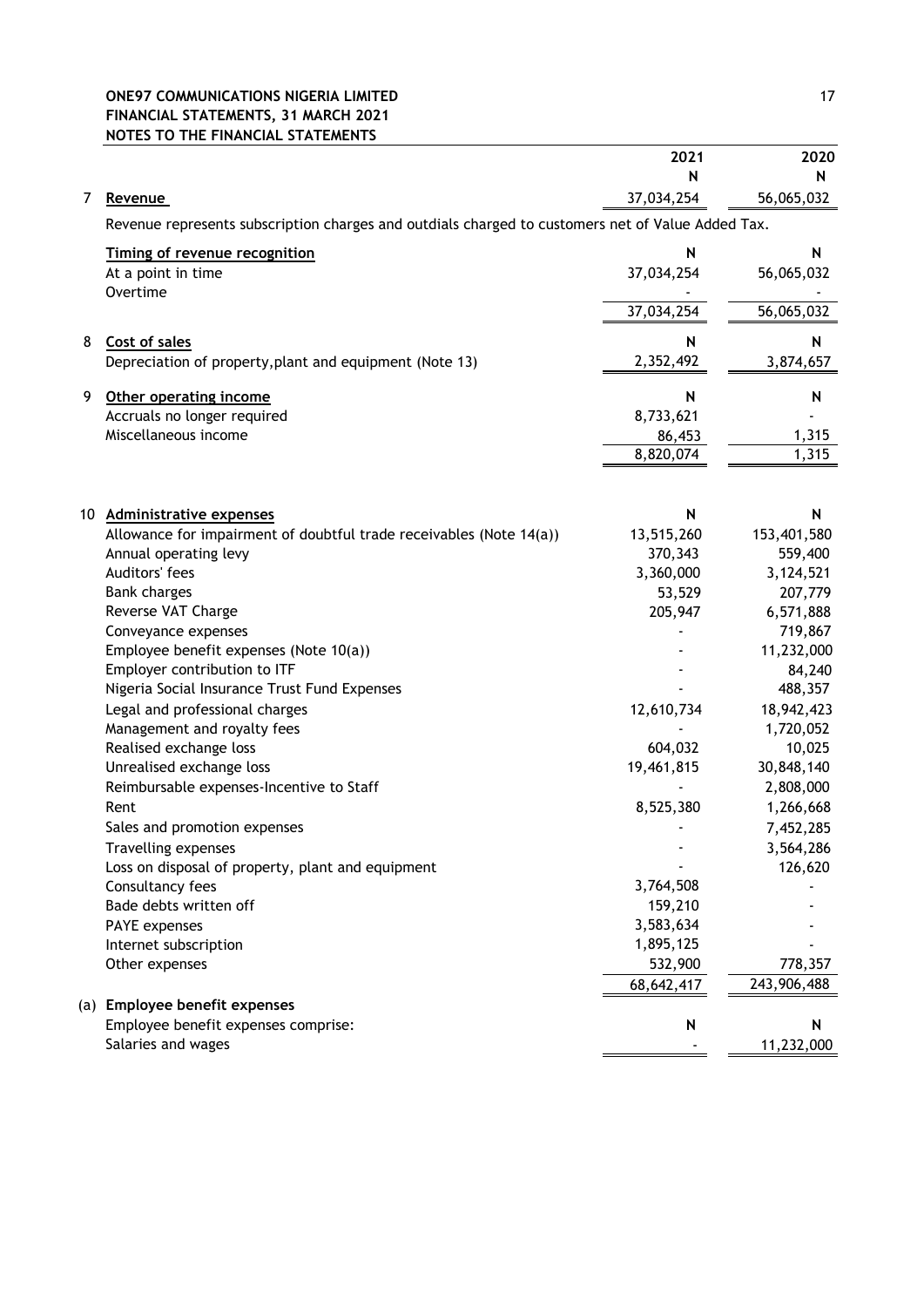## **ONE97 COMMUNICATIONS NIGERIA LIMITED** 18 **FINANCIAL STATEMENTS, 31 MARCH 2021 NOTES TO THE FINANCIAL STATEMENTS**

|    |                                                    | 2021       | 2020       |
|----|----------------------------------------------------|------------|------------|
| 11 | Loss before taxation                               | N          | N          |
|    | Loss before taxation is arrived at after charging: |            |            |
|    | Depreciation charge                                | 2,352,492  | 3,874,657  |
|    | Auditors' fees                                     | 3,360,000  | 3,124,521  |
|    | Realised exchange loss                             | 604,032    | 10,025     |
|    | Unrealised exchange loss                           | 19,461,815 | 30,848,140 |
| 12 | Taxation                                           |            |            |
|    | Per statement of comprehensive income              | N          | N          |
|    | Company income tax                                 | 1,032,400  |            |
|    | Minimum tax                                        |            | 280,325    |
|    | Education tax                                      | 275,452    |            |
|    | Nigerian Police Trust Fund Levy                    |            |            |
|    | National Information Technology Development Levy   |            |            |
|    | Total tax expense                                  | 1,307,852  | 280,325    |

(a) Income tax expense is the aggregate of the charge to the statement of comprehensive income in respect of current income tax, education tax and deferred tax.

- (b) The amount provided as Income Tax on the profit for the year has been computed on the basis of the income tax rate of 20% (2020: 30%) in accordance with the Company Income Tax Act, CAP C21 LFN, 2004 (as amended).
- (c) Provision for education tax has been computed at the rate of 2% on the assessable profit in accordance with Education Tax Act CAP E4 LFN, 2004 (as amended).
- (d) The Nigeria Information Technology Development Agency (NITDA) Act was signed into Law on 24 April 2007. Section 12 (2a) of the Act stipulates that, specified companies contribute 1% of their profit before tax to the Nigerian Information Technology Development Agency. The Company is not liable to the levy, because it recorded a loss during the current year.
- (e) Nigerian Police Trust Fund Levy is computed at the rate of 0.005% of the net profit in line with Section 4(i)(b) of the Nigerian Police Trust Fund (Establishment) Act, 2019 signed into law on 24 June 2019. The Company is not liable to the levy, because it recorded a loss during the current year.

#### (f) **Reconciliation of total tax charge**

The reasons for the difference between the actual tax charge for the year and the standard rate of corporation tax in Nigeria applied to results for the year are as follows:

|                                                                             | 2021           | 2020            |
|-----------------------------------------------------------------------------|----------------|-----------------|
|                                                                             | N              | N               |
| Loss for the year before tax                                                | (25, 140, 581) | (191, 714, 798) |
| Expected tax charge based on the standard rate on Nigeria                   |                |                 |
| corporate tax at the domestic rate of 20% (2020: 30%)                       | (5,028,116)    | (57, 514, 439)  |
| Effect of expenses that are not deductible in determining<br>taxable profit | 7,782,640      | 56,475,299      |
| Balancing charge                                                            |                | 226,806         |
| Investment allowance                                                        |                |                 |
| Capital allowances absorbed                                                 | (1, 180, 568)  |                 |
| Current year adjusted loss                                                  |                | 812,334         |
| Loss relief                                                                 | (541, 556)     |                 |
| Minimum tax                                                                 |                | 280,325         |
| Education tax at 2% of assessable profit                                    | 275,452        |                 |
| Deferred tax asset de-recognised                                            |                |                 |
|                                                                             | 1,307,852      | 280,325         |
| Effective rate $(\%)$                                                       | (5.20)         | (0.15)          |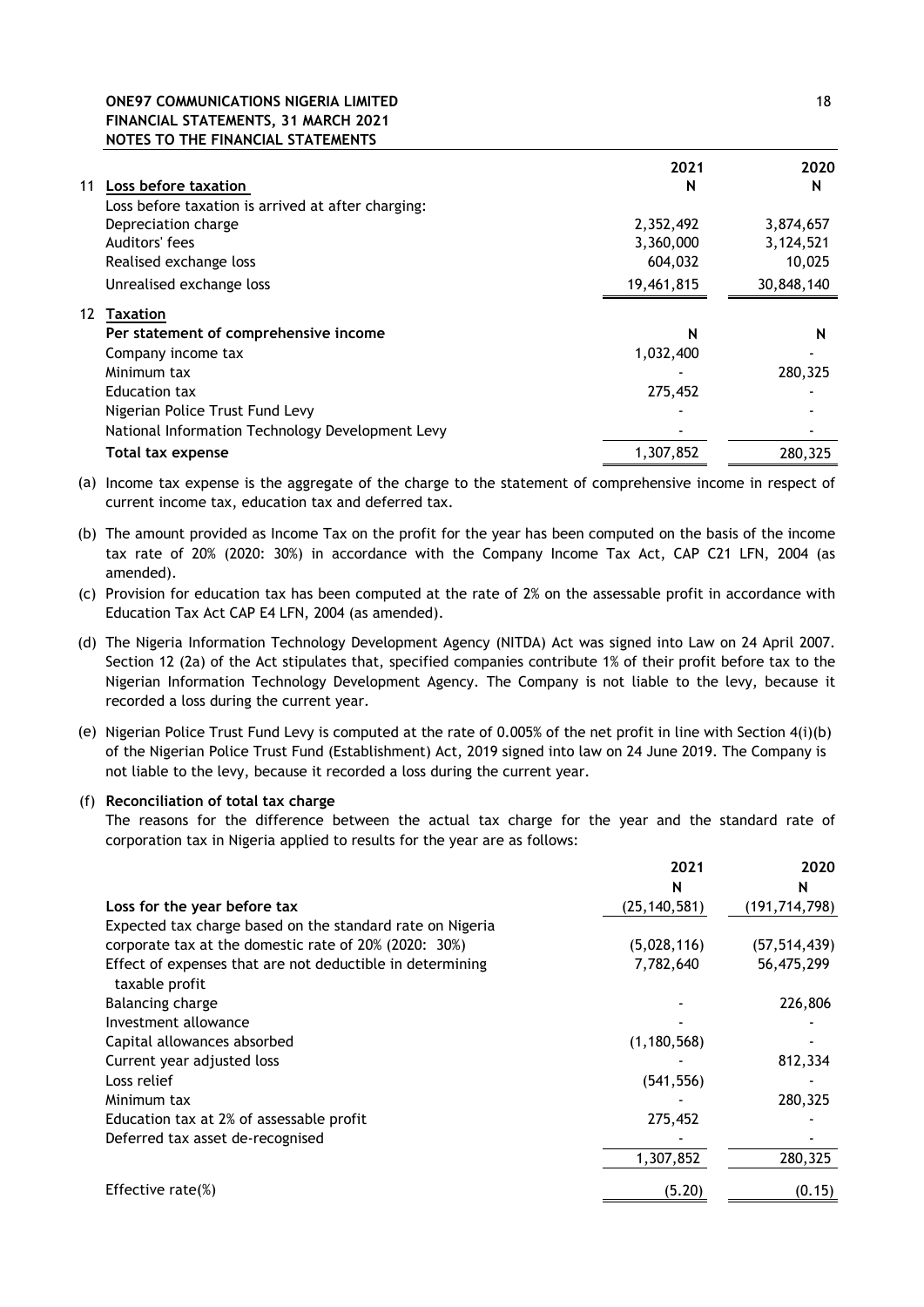#### **ONE97 COMMUNICATIONS NIGERIA LIMITED** 19 **FINANCIAL STATEMENTS, 31 MARCH 2021 NOTES TO THE FINANCIAL STATEMENTS**

| Income tax payable<br>(g)                  | 2021       | 2020        |
|--------------------------------------------|------------|-------------|
| Analysis of income taxes is as follows:    | N          | N           |
| Tax as per statement of financial position |            |             |
| Balance at the beginning of the year       |            |             |
| Income tax                                 | 280,325    | 8,705,520   |
| Education tax                              |            | 668,762     |
|                                            | 280,325    | 9,374,282   |
| Payments during the year                   |            |             |
| Income tax                                 | (280, 325) | (8,705,520) |
| Education tax                              |            | (668, 762)  |
| Provision for the year                     |            |             |
| Income tax                                 | 1,032,400  |             |
| Minimum tax                                |            | 280,325     |
| Education tax                              | 275,452    |             |
| Balance at the end of the year             | 1,307,852  | 280,325     |

## **Deferred taxation**

(h) The following are the major deferred tax liabilities and assets recognised by the Company and movement thereon during the current and prior reporting period.

|                                                                                            | Opening<br>balance<br>1 April 2020 | Recognised<br>in net<br>income | Recognised<br>in<br><b>OCI</b> | Closing<br>balance at<br>31 March 2021 |
|--------------------------------------------------------------------------------------------|------------------------------------|--------------------------------|--------------------------------|----------------------------------------|
| Deferred tax liabilities                                                                   | N                                  | N                              | N                              | N                                      |
| Unrealised foreign exchange gain                                                           |                                    |                                |                                |                                        |
| Excess of NBV over TWDV                                                                    |                                    |                                |                                |                                        |
|                                                                                            |                                    |                                |                                |                                        |
| Deferred tax assets<br>Impairment of trade receivables<br>Impairment of trade receivables: |                                    |                                |                                |                                        |
| related party                                                                              |                                    |                                |                                |                                        |
| Unrealized foreign exchange loss                                                           |                                    |                                |                                |                                        |
| forward                                                                                    |                                    |                                |                                |                                        |
| Fiscal losses carried forward                                                              |                                    |                                |                                |                                        |
|                                                                                            |                                    |                                |                                |                                        |
| Net deferred tax assets                                                                    |                                    |                                |                                |                                        |

(i) Deferred tax assets and liabilities are offset where the Company has a legally enforceable right to do so.

|                                      | 2021                     | 2020 |
|--------------------------------------|--------------------------|------|
| (ii) Deferred tax asset              |                          | N    |
| Balance at the beginning of the year | $\blacksquare$           |      |
| Write back for the year              |                          |      |
| Balance at the end of the year       | $\overline{\phantom{a}}$ |      |

(iii) The movement in deferred tax assets of N241,857,400 during the year was not recognised because there was no probability that the Company would be able to utilise it in the forseeable future.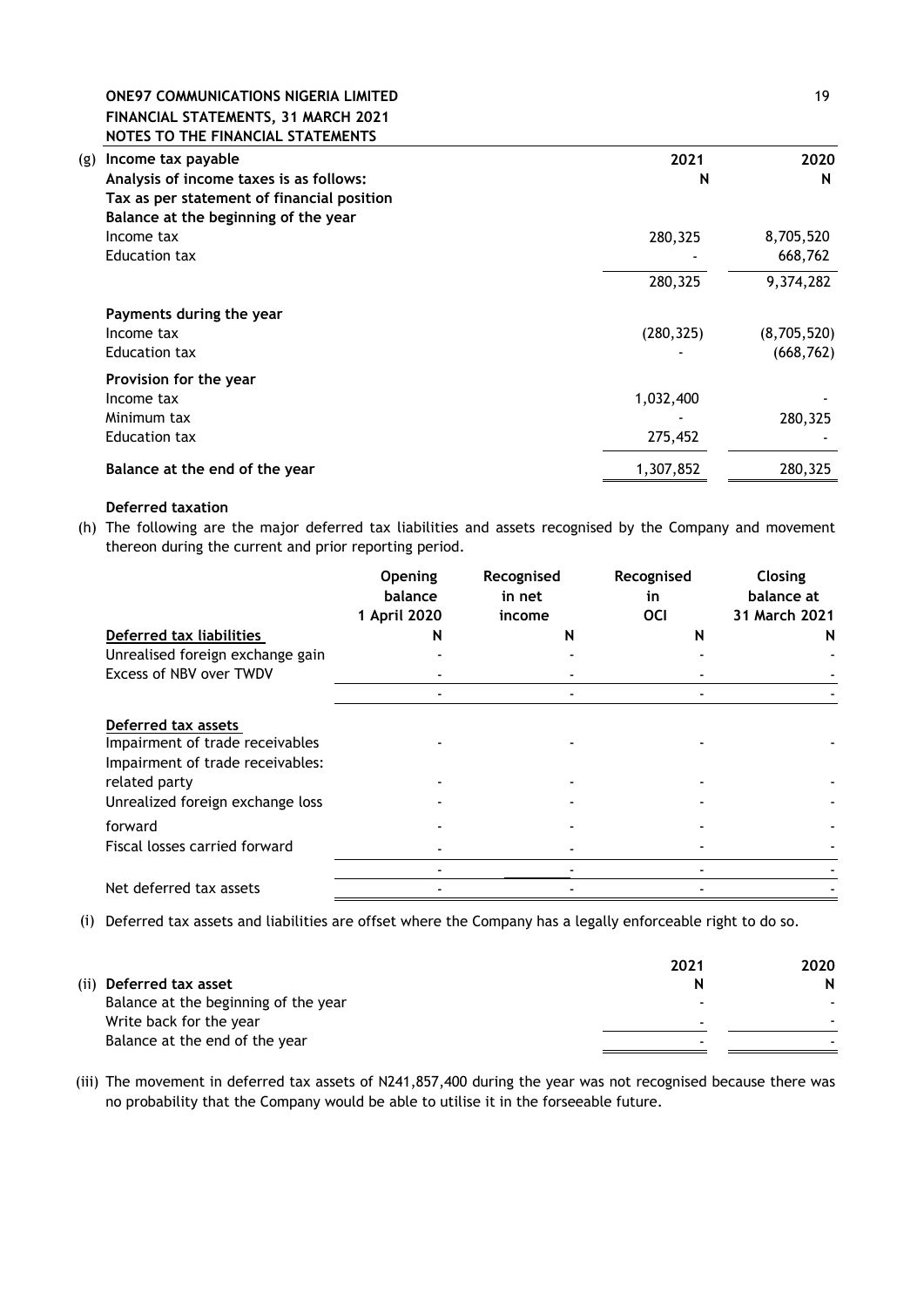# 13 **Property, plant and equipment**

|                         | Computer<br>hardware | <b>Office</b><br>equipment | <b>Total</b>  |
|-------------------------|----------------------|----------------------------|---------------|
| Cost                    | N                    | N                          | N             |
| At 1 April 2019         | 48, 341, 135         | 634,999                    | 48,976,134    |
| Additions               | 889,390              |                            | 889,390       |
| Disposals               | (1, 498, 901)        |                            | (1, 498, 901) |
| At 31 March 2020        | 47,731,624           | 634,999                    | 48,366,623    |
| At 1 April 2020         | 47,731,624           | 634,999                    | 48,366,623    |
| Additions               |                      |                            |               |
| <b>Disposals</b>        |                      |                            |               |
| At 31 March 2021        | 47,731,624           | 634,999                    | 48,366,623    |
| Depreciation            |                      |                            |               |
| At 1 April 2019         | 37,265,606           | 417,290                    | 37,682,896    |
| Charge for the year     | 3,776,267            | 98,390                     | 3,874,657     |
| On disposal             | (616, 200)           |                            | (616, 200)    |
| At 31 March 2020        | 40,425,673           | 515,680                    | 40,941,353    |
| At 1 April 2020         | 40,425,673           | 515,680                    | 40,941,353    |
| Charge for the year     | 2,298,715            | 53,777                     | 2,352,492     |
| At 31 March 2021        | 42,724,388           | 569,457                    | 43,293,845    |
| <b>Carrying amounts</b> |                      |                            |               |
| At 31 March 2021        | N 5,007,236          | N 65,542                   | N 5,072,778   |
| At 31 March 2020        | N 7,305,951          | N 119,319                  | N 7,425,270   |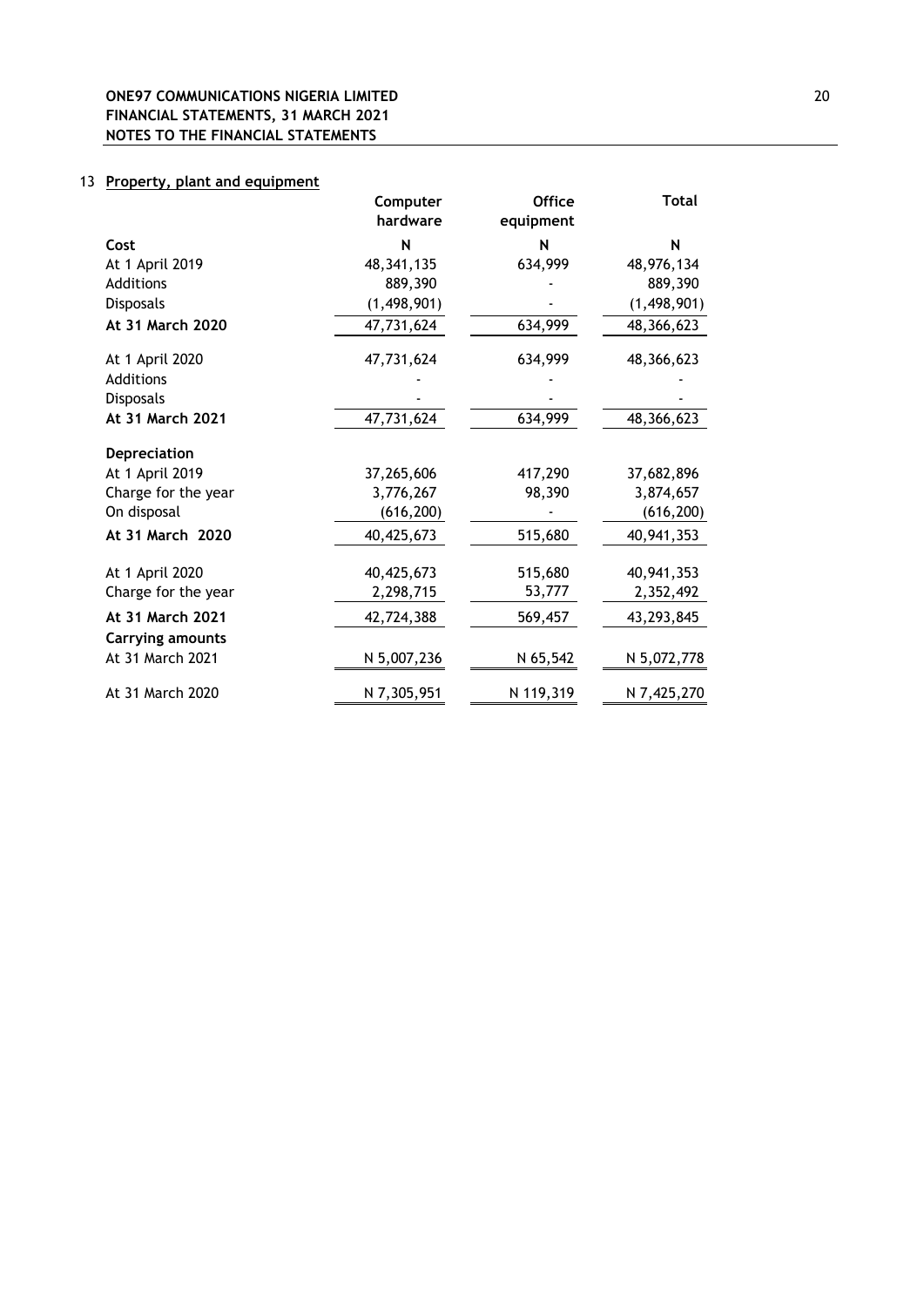# **ONE97 COMMUNICATIONS NIGERIA LIMITED FINANCIAL STATEMENTS, 31 MARCH 2021 NOTES TO THE FINANCIAL STATEMENTS**

|    |                                               | 2021            | 2020            |
|----|-----------------------------------------------|-----------------|-----------------|
| 14 | Trade and other receivables                   | N               | N               |
|    | Trade receivables                             | 731,589,772     | 818,533,049     |
|    | Less: Allowance for impairment (Note 14(a))   | (717, 635, 092) | (704, 119, 832) |
|    |                                               | 13,954,680      | 114,413,217     |
|    | Receivables from related company (Note 14(b)) | 30,786,746      | 29,604,797      |
|    | Other receivables (Note14(c))                 | 84,281,152      | 79,624,381      |
|    | Total trade and other receivables             | 129,022,578     | 223,642,395     |

(a) The carrying value of trade and other receivables classified as other financial assets approximates fair value. Trade receivables are non-interest bearing and are generally on 30 to 45 days terms depending on the customer. Trade receivables are reported net of allowance for impairment in the statement of financial position.

The Company does not hold any collateral as security for its trade and other receivables. The company has fully provided for all the trade receivables that are doubtful of recovery.

|     | Movement in allowance for impairment is as stated below:          | N            | N             |
|-----|-------------------------------------------------------------------|--------------|---------------|
|     | Balance at beginning of the year                                  | 704,119,832  | 550,718,252   |
|     | Allowance during the year (Note 10)                               | 13,515,260   | 153,401,580   |
|     | Balance at the end of the year                                    | 717,635,092  | 704,119,832   |
|     | At 31 March, the age analysis of trade receivables is as follows: | N            | N             |
|     | Neither past due nor impaired                                     |              |               |
|     | Past due < 90 days                                                | 1,265,900    |               |
|     | Past due 90-180 days                                              | 4,568,203    | 23,602,389    |
|     | Past due 180 - 360 days                                           | 14,446,065   | 116,737,604   |
|     | Past due 360 days and above                                       | 711,309,604  | 678, 193, 056 |
|     |                                                                   | 731,589,772  | 818,533,049   |
| (b) | <b>Receivables from related Company</b>                           | N            | N             |
|     | One97 SA Benin                                                    | 53,867,257   | 52,685,308    |
|     | Less: Provision for doubtful recovery (Note 14(b)(i))             | (23,080,511) | (23,080,511)  |
|     |                                                                   | 30,786,746   | 29,604,797    |
| (i) | Movement in allowance for impairment is as stated below:          | N            | N             |
|     | Balance at the beginning and end of the year                      | 23,080,511   | 23,080,511    |
| (C) | <b>Other receivables</b>                                          | N            | N             |
|     | Prepaid legal and professional                                    |              | 2,160,888     |
|     | WHT receivable                                                    | 24,281,152   | 17,463,493    |
|     | Advance paid to vendors                                           | 60,000,000   | 60,000,000    |
|     |                                                                   | 84,281,152   | 79,624,381    |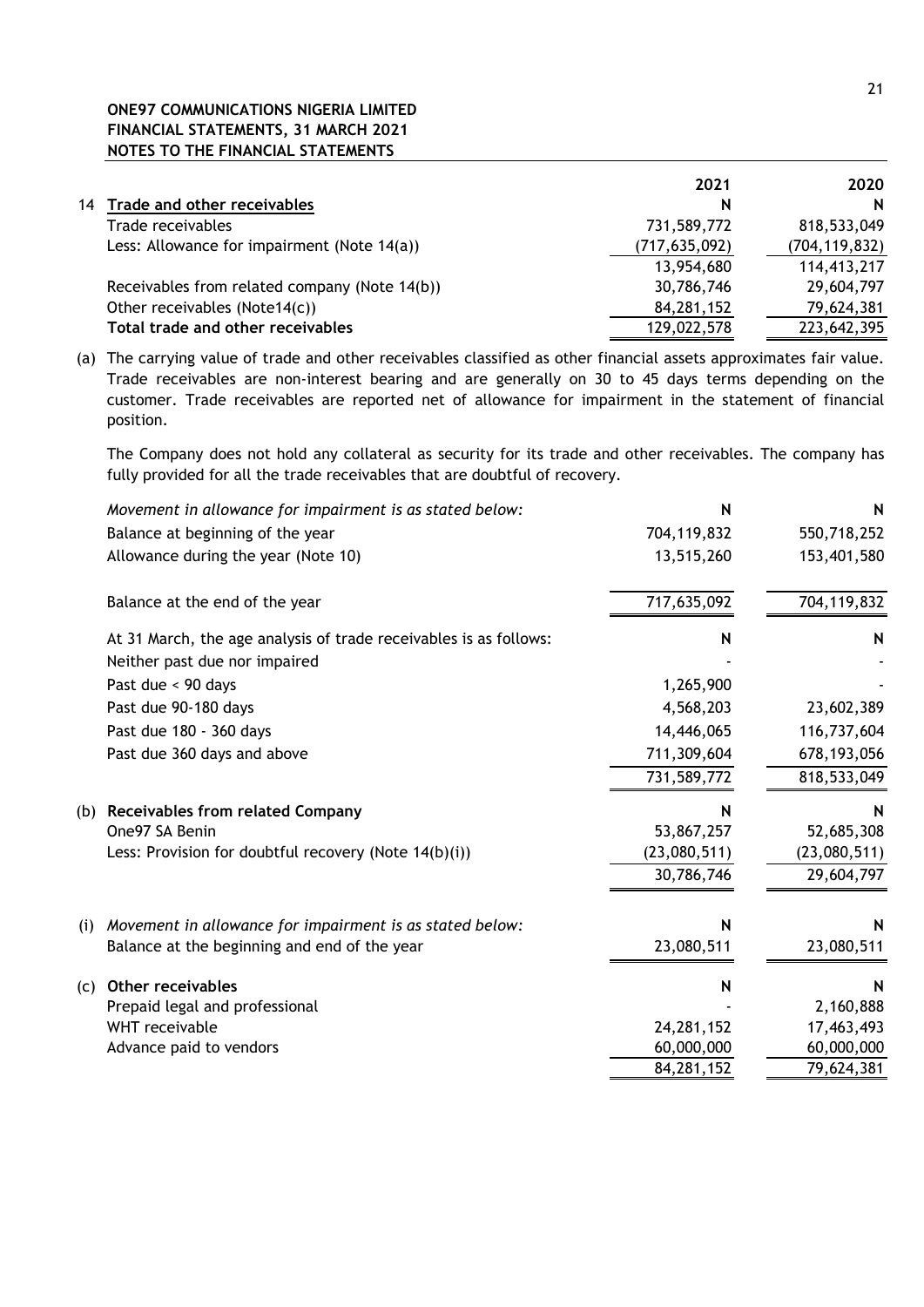#### 15 **Cash and cash equivalents**

For the purpose of the statement of cash flows, cash and cash equivalents comprise cash at bank and in hand. Cash at the end of the financial year as shown in the statement of cash flows is reconciled to the related items in statement of financial position as follows:

|                                        | 2021          | 2020          |
|----------------------------------------|---------------|---------------|
|                                        | N             | N             |
| Cash at bank                           | 181,270,855   | 95,364,669    |
|                                        |               |               |
| 16 Other payables                      | N             | N             |
| Other payables (Note 16(b))            | 103,983,874   | 112,744,000   |
| Due to related parties (Note $16(c)$ ) | 944,815,248   | 921,700,339   |
|                                        | 1,048,799,122 | 1,034,444,339 |

(a) The carrying value of trade and other payables classified as financial liabilities are measured at amortised cost and approximates fair value.

| (b) | Other payables                             | N           | $\mathsf{N}$  |
|-----|--------------------------------------------|-------------|---------------|
|     | Accruals                                   | 103,509,128 | 112,216,426   |
|     | VAT payable                                | 190,378     | 133,104       |
|     | WHT payable                                | 284,368     | 394,470       |
|     |                                            | 103,983,874 | 112,744,000   |
| (c) | Due to related parties                     | N           | N             |
|     | One97 Communications Singapore PVT Limited | 594,980     | 581,925       |
|     | <b>One97 Communications FZ LLC</b>         | 4,936,139   | 3,992,084     |
|     | <b>One97 Communications Limited</b>        | 939,284,129 | 917, 126, 330 |
|     |                                            | 944,815,248 | 921,700,339   |
| 17  | Share capital                              |             |               |
|     | <b>Authorised</b>                          |             |               |
|     | Value                                      |             |               |
|     | Ordinary shares of N1.00 each              | N10,000,000 | N10,000,000   |
|     | <b>Number</b>                              |             |               |
|     | Ordinary shares of N1.00 each              | 10,000,000  | 10,000,000    |
|     | Issued and fully paid:                     |             |               |
|     | Value                                      |             |               |
|     | Ordinary shares of N1.00 each              | N10,000,000 | N10,000,000   |
|     | <b>Number</b>                              |             |               |
|     | Ordinary shares of N1.00 each              | 10,000,000  | 10,000,000    |
|     |                                            |             |               |

The share capital comprises only one class of ordinary shares. The ordinary shares carry a voting right and the right to a dividend.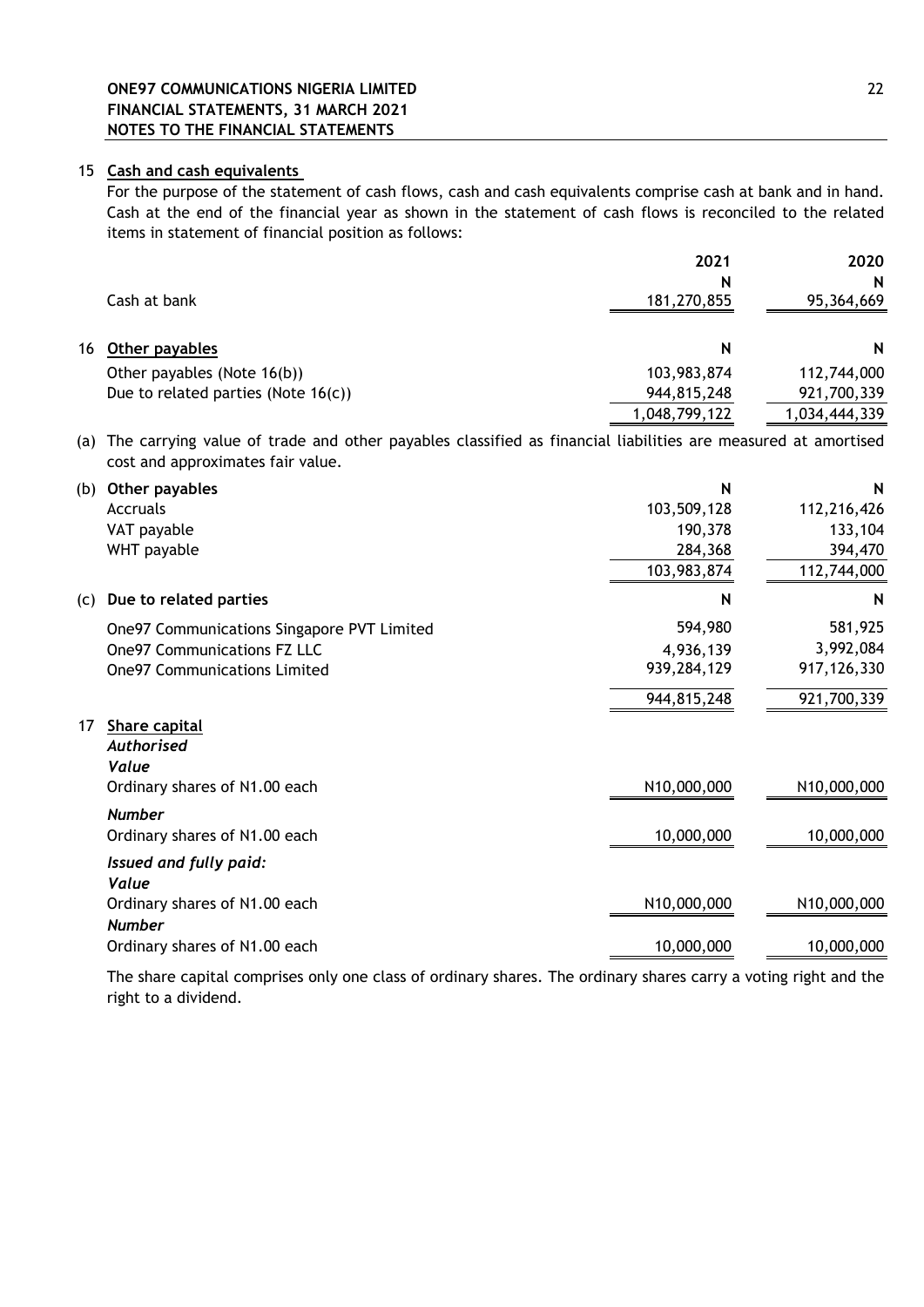# **ONE97 COMMUNICATIONS NIGERIA LIMITED** 23 **FINANCIAL STATEMENTS, 31 MARCH 2021 NOTES TO THE FINANCIAL STATEMENTS**

| 18. | Revenue reserve                                    | 2021            | 2020            |
|-----|----------------------------------------------------|-----------------|-----------------|
|     | The movement in revenue reserve is analysed below: | N               | N               |
|     | Balance at the beginning of the year               | (718, 292, 330) | (526, 297, 207) |
|     | Loss for the year                                  | (26, 448, 433)  | (191, 995, 123) |
|     | Balance at the end of the year                     | (744,740,763)   | (718, 292, 330) |

## 19 **Related party transactions**

Related parties include parent company, fellow subsidiaries, affiliated companies, entities held under common control and key management personnel. Related parties are not remunerated.

During the year, the Company made trasactions to/from One97 Communications Limited, India and other related Companies. The amount of outstanding balances due (to)/from related Company at the year end are as follows:

| N               | N               |
|-----------------|-----------------|
| 53,867,257      | 52,685,308      |
| (594, 980)      | (581, 925)      |
| (4,936,139)     | (3,992,084)     |
| (939, 284, 129) | (917, 126, 330) |
|                 |                 |

## 20 **Going concern consideration**

The financial statements have been prepared on a going concern basis. This basis may not be appropriate because the Company incurred a loss before taxation of N25,140,581 (2020: N191,714,798) during the year ended 31 March 2021 and as at that date, its current liabilities exceeded its current assets by N739,813,541 (2020: N715,717,600) and that it had a negative shareholders' funds of N734,740,763 (2020: N708,292,330). Furthermore, the validity of the going concern basis depends on the willingness of the shareholders to introduce additional capital not only to wipe out the negative shareholders' funds but to enable the Company operate profitably. In the absence of such financial support from its shareholders, the going concern basis would be invalid and adjustments would have to be made to reduce the value of assets to their recoverable amounts and provide for any further liabilities which may arise.

The parent company, One97 Communications Limited has indicated its willingness to continue to provide financial and technical support. The directors are confident that future operations of One97 Communications Nigeria Limited will be successful.

The directors assess the Company's future performance and financial position on a going concern basis and have no reason to believe that the Company will not be a going concern in the year ahead. In addition, the directors have a reasonable expectation that the Company will have adequate resources to continue in operation for the foreseeable future. For this reason, 2021 financial statements have been prepared on the basis of accounting policies applicable to a going concern.

The directors of the company are implementing a number of measures to improve the liquidity, profitability and to wipe off the negative shareholders' funds of the Company by implementing strategies to enhance revenue and control costs.

## 21 **Capital commitments**

There were no commitments to capital expenditure at the statement of financial position date (2020:Nil).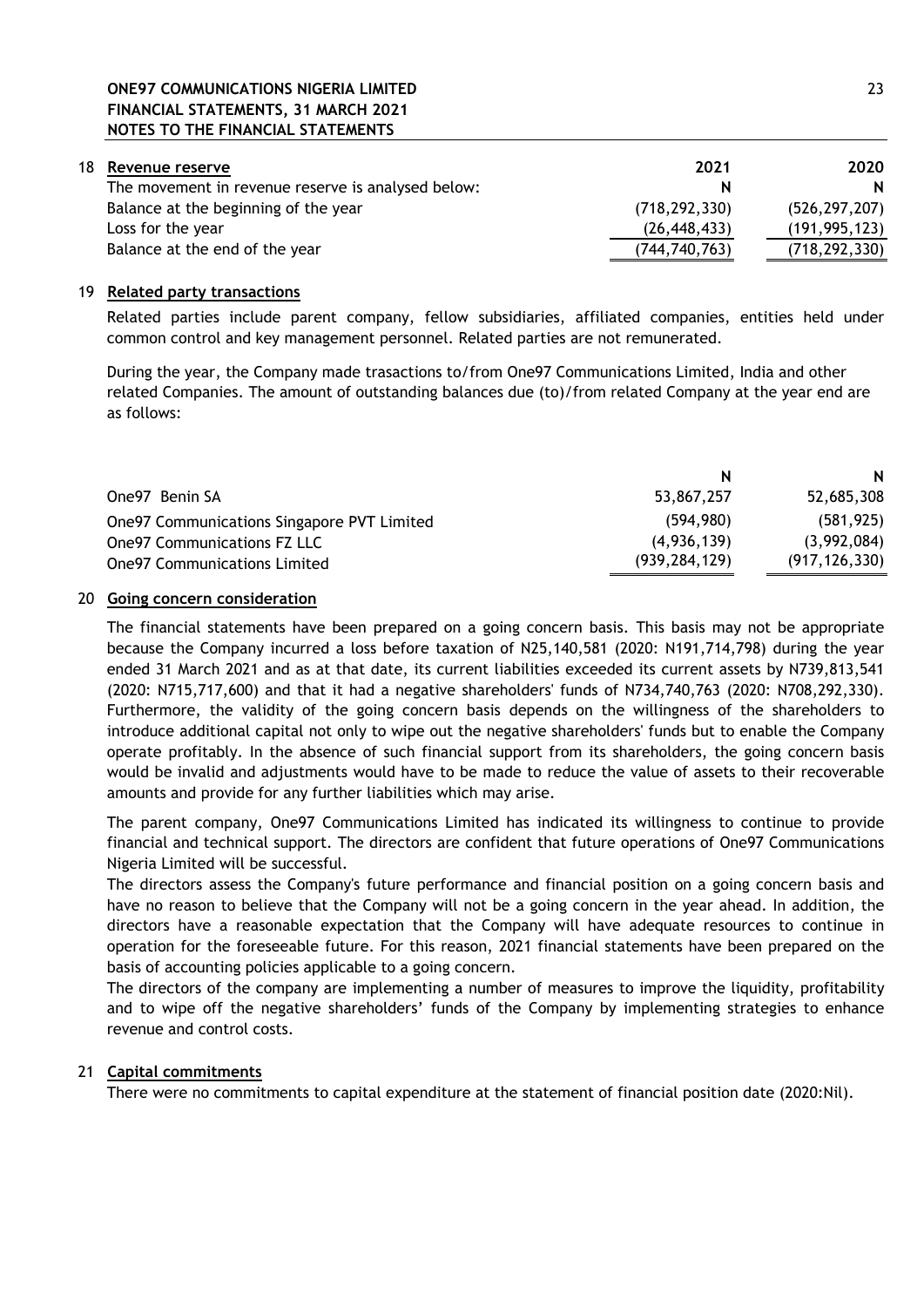# 22 **Contingent liabilities**

- (a) The Federal Inland Revenue Service (FIRS) has carried out tax audit on the Company's financial statements for the years 2014 to 2019. As a result, Company Income Tax assessments totalling N290,203,447, Education Tax assessments totalling N19,217,562 and Withholding Tax assessments totalling N41,354,332 were served on the Company. A reconciliation meeting on the tax audit findings is in progress. The Company's ultimate exposure to tax liabilities is dependent on the final outcome of the tax audit.
- (b) The Lagos State Internal Revenue Service (LIRS) has carried out tax audit on the Company for 2013 financial year. As a result, PAYE of N1,110,243 was served on the Company. The exercise is not final and conclusive as at the end of August 2021. As such, the Company's ultimate exposure to tax liability is dependent on the final outcome of the tax audit.
- (c) The Lagos State Internal Revenue Service (LIRS) has carried out tax audit on the Company for 2016 to 2018 financial years. As a result, PAYE and withholding tax assessments totalling N67,495,659 were served on the Company. The exercise is not final and conclusive as at the end of August 2021. As such, the Company's ultimate exposure to tax liability is dependent on the final outcome of the tax audit.

# 23 **Events after the reporting period**

No event or transactions have occurred since 31 March 2021 which would have a material effect upon the financial statements at that date or which need to be mentioned in the financial statements in order not to make them misleading as to the financial position or result of operations at 31 March 2021.

The directors are assessing the impact of COVID-19 on the business activities of the company, which may not be definite due to the increasing widespread of the virus. The pandemic does not have any impact on these financial statements. Management have also adopted the following strategies to limit its impact in the next financial year:

- a) Renegotiation of existing contracts with vendors and consultants to reduce commercials/fees.
- b) Cut down on fixed expenses where possible and reformulated its policies around incentives to maintain liquid assets.

## 24 **Correction of accounting error in income tax payable as at 31 March 2020**

In 2020, withholding tax credit notes of N8,705,520 were utilised to offset company income tax payable as at 31 March 2019. However, this was not recognised in the financial statements for 2020 financial year.

The error has been corrected by restating each of the affected financial statements line items for the prior period as follows:

|                                        | 31 March 2020<br>(As previously<br>reported) | <b>Decrease</b> | 31 March 2020<br>(As restated) |  |
|----------------------------------------|----------------------------------------------|-----------------|--------------------------------|--|
| <b>Statement of financial position</b> | N                                            | N               | N                              |  |
| Income tax payable (Note $12(g)$ )     | 8,985,845                                    | (8,705,520)     | 280,325                        |  |
| Trade and other receivables (Note 14)  | 232,347,915                                  | (8,705,520)     | 223,642,395                    |  |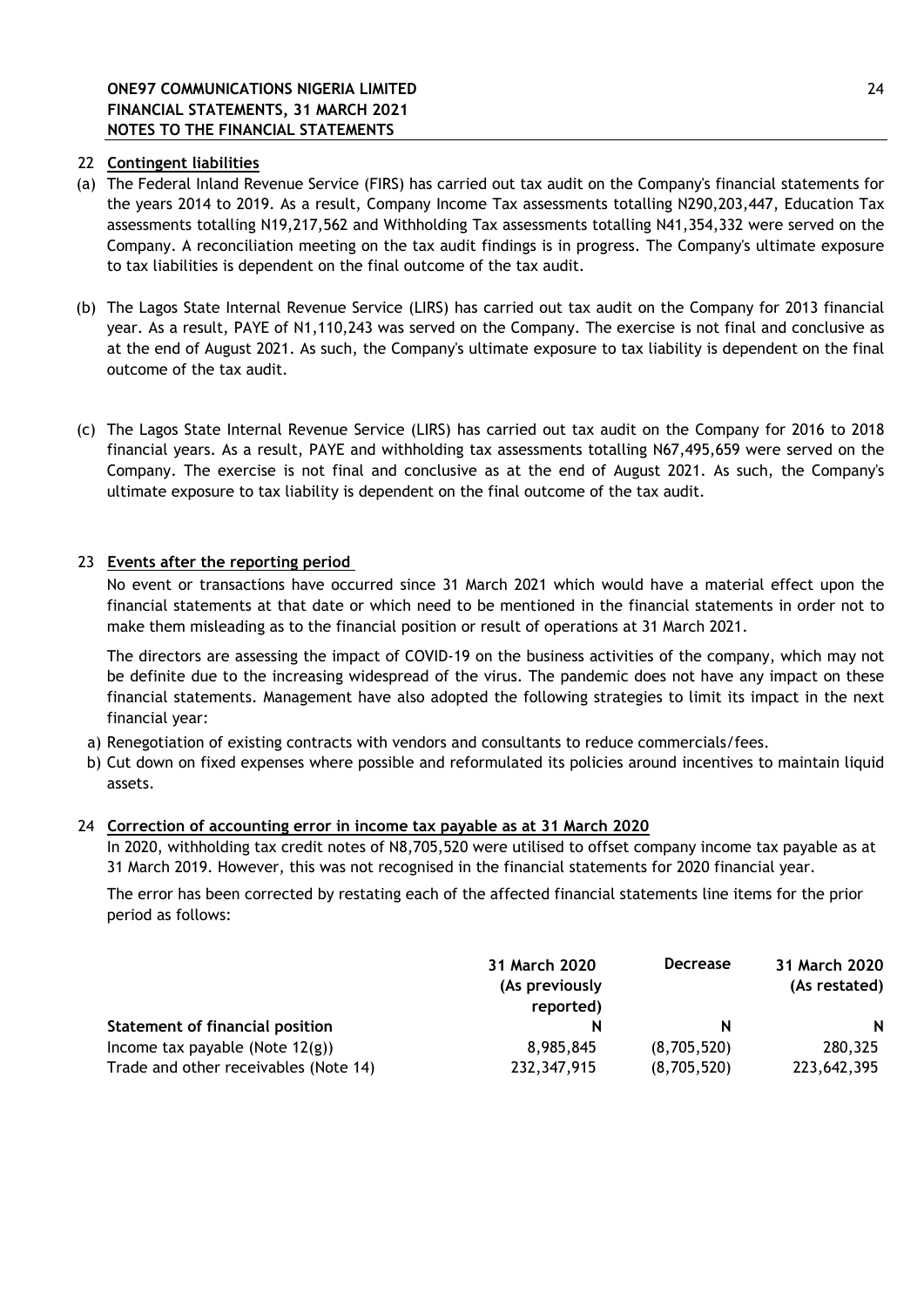# **ONE97 COMMUNICATIONS NIGERIA LIMITED FINANCIAL STATEMENTS, 31 MARCH 2021 OTHER NATIONAL DISCLOSURE STATEMENT OF VALUE ADDED**

|                                         | 2021           |       | 2020            |                |  |
|-----------------------------------------|----------------|-------|-----------------|----------------|--|
|                                         | N              | $\%$  | N               | $\%$           |  |
| Revenue                                 | 37,034,254     |       | 56,065,032      |                |  |
| Other operating income                  | 8,820,074      |       | 1,315           |                |  |
|                                         | 45,854,328     |       | 56,066,347      |                |  |
| Less: Bought-in-materials and services: |                |       |                 |                |  |
| - Local                                 | (66, 289, 925) |       | (228, 799, 831) |                |  |
| - Import                                | (2, 352, 492)  |       | (3,874,657)     |                |  |
| Value consumed                          | (22,788,089)   | (100) | (176, 608, 141) | (100)          |  |
| Value consumed as a                     |                |       |                 |                |  |
| percentage of revenue                   | (62%)          |       | (315%)          |                |  |
| <b>APPLIED AS FOLLOWS</b>               |                |       |                 |                |  |
| To pay employees' salaries, wages and   |                |       |                 |                |  |
| fringe benefits                         |                |       | 11,232,000      | 7              |  |
| To provide for maintenance of property, |                |       |                 |                |  |
| plant and equipment                     | 2,352,492      | 10    | 3,874,657       | $\overline{2}$ |  |
| To pay taxes to government              | 1,307,852      | 6     | 280,325         |                |  |
| Results for the year                    | (26, 448, 433) | (116) | (191, 995, 123) | (109)          |  |
|                                         |                |       |                 |                |  |
|                                         | (22,788,089)   | (100) | (176, 608, 141) | (100)          |  |